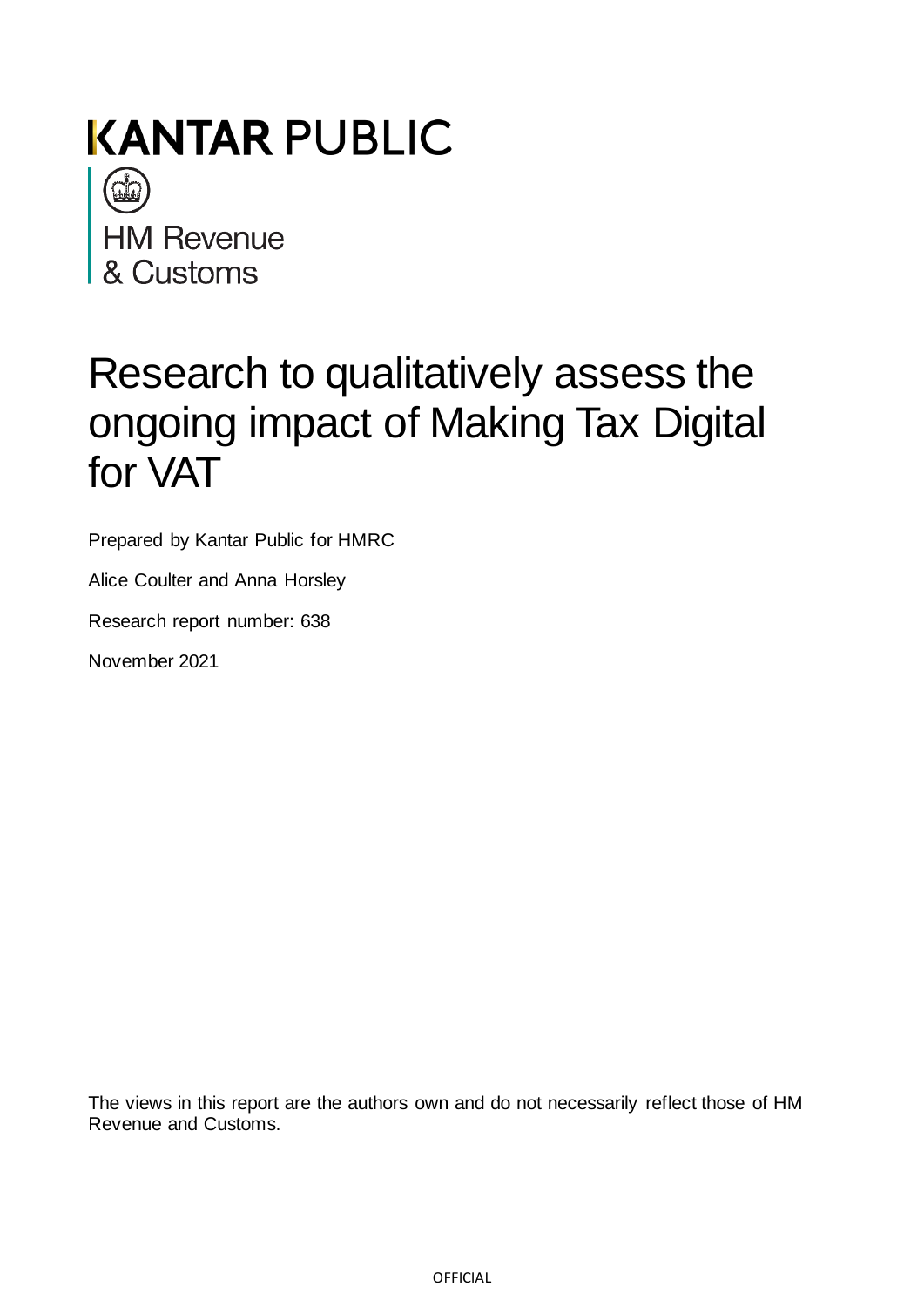# **Contents**

| Glossary of terms                                                                | 3               |
|----------------------------------------------------------------------------------|-----------------|
| <b>Executive summary</b>                                                         | 4               |
| 1. Introduction                                                                  | 7               |
| 2. Context for businesses' experiences of Making Tax Digital for VAT             | 10 <sup>°</sup> |
| 3. How and why ongoing experiences of Making Tax Digital for VAT varied          | 12              |
| 4. Experiences of ongoing costs and benefits for fully compatible software users | 19              |
| 5. Experiences of ongoing costs and benefits for bridging software users         | 26              |
| 6. Conclusions                                                                   | 33              |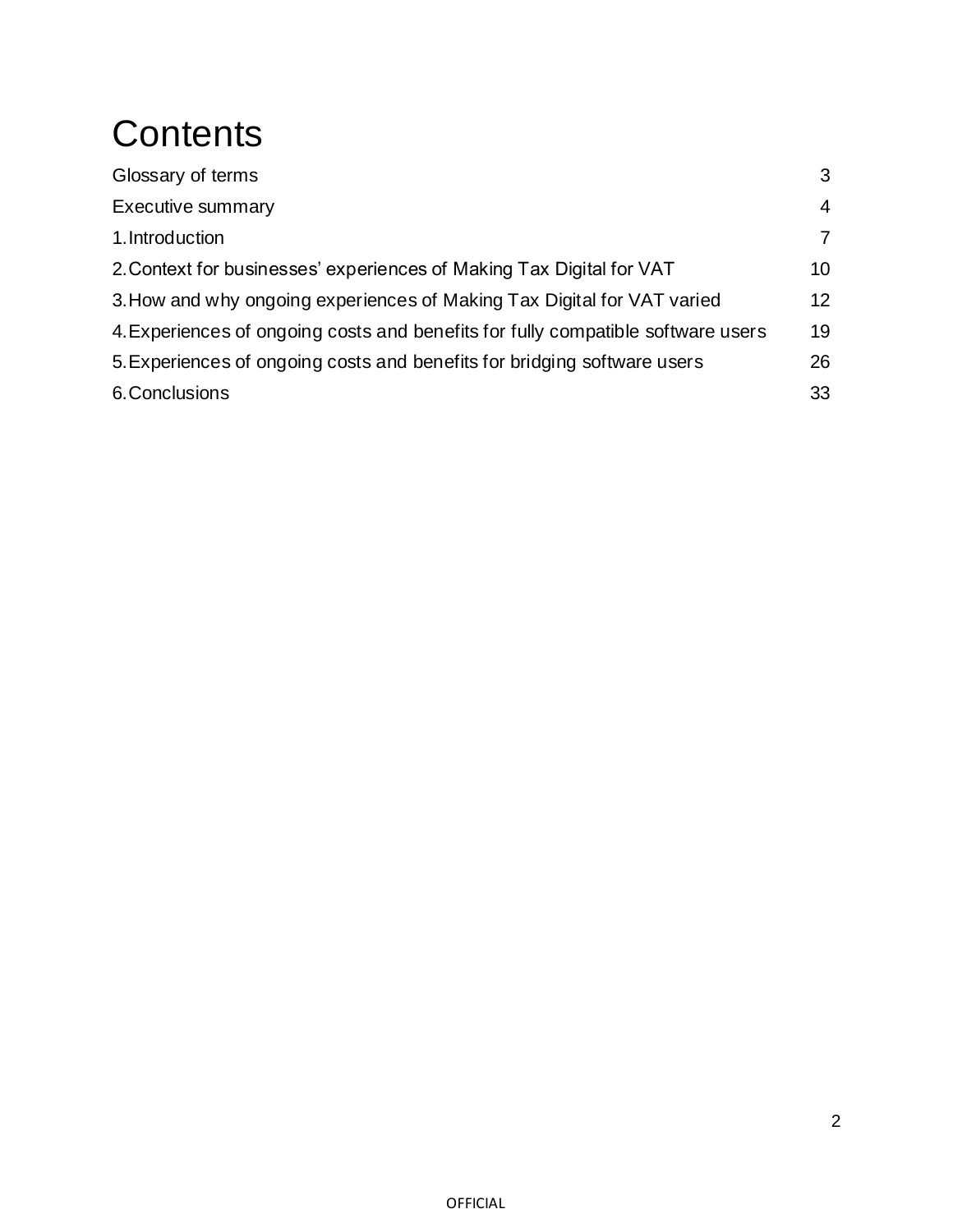# Glossary of terms

Bridging software: Bridging software is an additional software program that extracts relevant data from legacy software (see below) or a spreadsheet in a format that enables the VAT return data to be submitted to HMRC in a Making Tax Digital compliant format. It does not, itself, deal with any of the other requirements of Making Tax Digital for VAT such as digital record-keeping.

Digital links: A digital link is an electronic or digital transfer, or an exchange of data, between software programs, products or applications.

Fully compatible software: VAT record keeping software that fulfils all the requirements of Making Tax Digital within a single application.

Legacy software: VAT record keeping software that was used prior to the introduction of Making Tax Digital but which does not fulfil all the requirements of Making Tax Digital.

Making Tax Digital: Making Tax Digital (MTD) is the first phase of HMRC's move towards a modern, digital tax service. Making Tax Digital aims to help businesses reduce common errors in their tax affairs. Since April 2019 VAT-registered businesses with taxable turnover above the VAT threshold (currently £85,000) have been required to keep records in digital form and file their VAT returns directly from their records using software. Businesses below the threshold are not required to comply until April 2022 but can participate voluntarily.

Simple financial requirements: For the purposes of this report, 'simple f inancial requirements' refers to businesses within our sample which had a limited number of transactions and/or straightforward VAT obligations. 'Complex financial requirements' refers to businesses within our sample which had a high number of transactions, and/or variable VAT rates and/or involvement with other schemes, such as Construction Industry Scheme.

Small business: For the purposes of this report, small businesses were defined as being businesses with a turnover of below £10 million and fewer than 30 employees.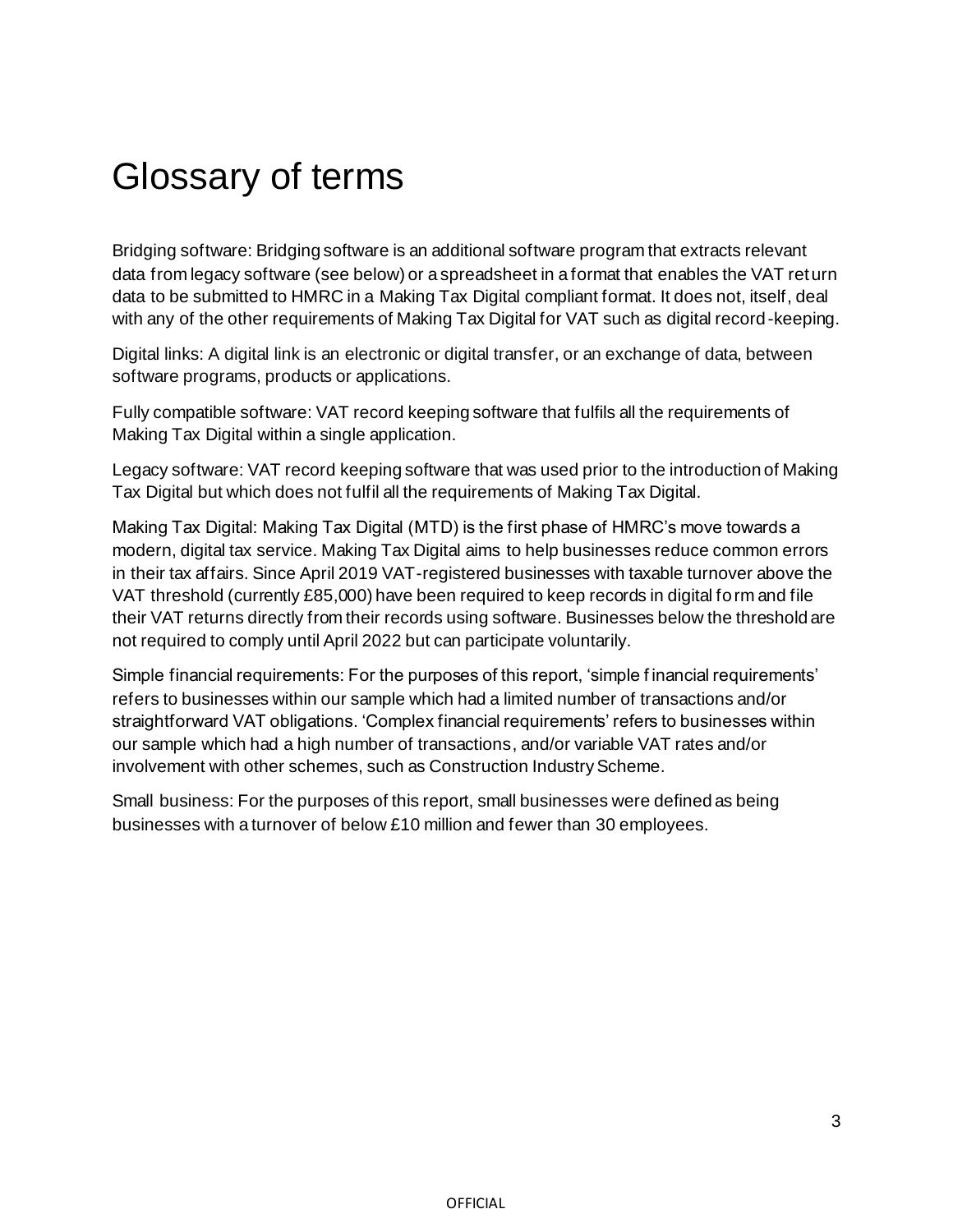# Executive summary

Making Tax Digital (MTD) is a key part of HMRC's transformation of the tax system to enhance customer experience, make it easier for taxpayers to get their tax right first time and helps reduce scope for error. Since 2019, Making Tax Digital has required VAT-registered businesses with taxable turnover above the VAT £85,000 threshold to keep digital records and use compatible software to submit their VAT tax returns directly to HMRC.

[Qualitative research into the costs and benefits of Making Tax Digital,](https://assets.publishing.service.gov.uk/government/uploads/system/uploads/attachment_data/file/968418/HMRC_research_report_605_-_Exploring_the_costs_and_benefits_of_MTD_for_VAT.pdf) conducted in the first year of Making Tax Digital for VAT, found that businesses were still adapting to the change. Benefits were experienced by businesses, but many felt they needed more time before they would realise them fully.

HMRC commissioned Kantar Public to undertake this further piece of qualitative research to understand the ongoing customer impact of record-keeping behaviour change in response to Making Tax Digital for VAT in the second year of mandation.

This research focused on small businesses (defined here as having fewer than 30 employees and annual turnover of less than £10 million) in the Making Tax Digital for VAT-mandated population, that had signed up for Making Tax Digital for VAT. It involved 60 in-depth interviews with individuals responsible for fulfilling their business's VAT obligations.<sup>1</sup> Interviews took place from March to July 2021. Qualitative research such as this study is primarily exploratory and is used to gain an understanding of underlying reasons, opinions and motivations. Findings cannot be generalised to the wider population.

#### **Businesses' ongoing experiences of the costs and benefits of Making Tax Digital for VAT varied considerably, reflecting variations in businesses' financial requirements and receptiveness to change**

Businesses with simple financial requirements reported that they were unlikely to realise benefits as a result of using fully compatible software. These businesses thought that the benefits offered by features of fully compatible software would be either irrelevant for them, minor (and therefore not registered as a benefit) or were outweighed by the costs*.*

Among businesses that reported having more complex financial requirements which could benefit from fully compatible software, a key driver of variance was businesses' receptiveness to the introduction of Making Tax Digital for VAT. Those businesses willing to embrace the change to Making Tax Digital for VAT or those worried about the change but who felt able to adapt, had reported benefits, while those that opposed the change reported experiencing more costs.

 $^{\text{1}}$  It is important to bear in mind that this research was purposively sampled to capture a wide range of experiences and views on Making Tax Digital for VAT. The research did not seek to and cannot therefore provide an indication of the prevalence of these experiences.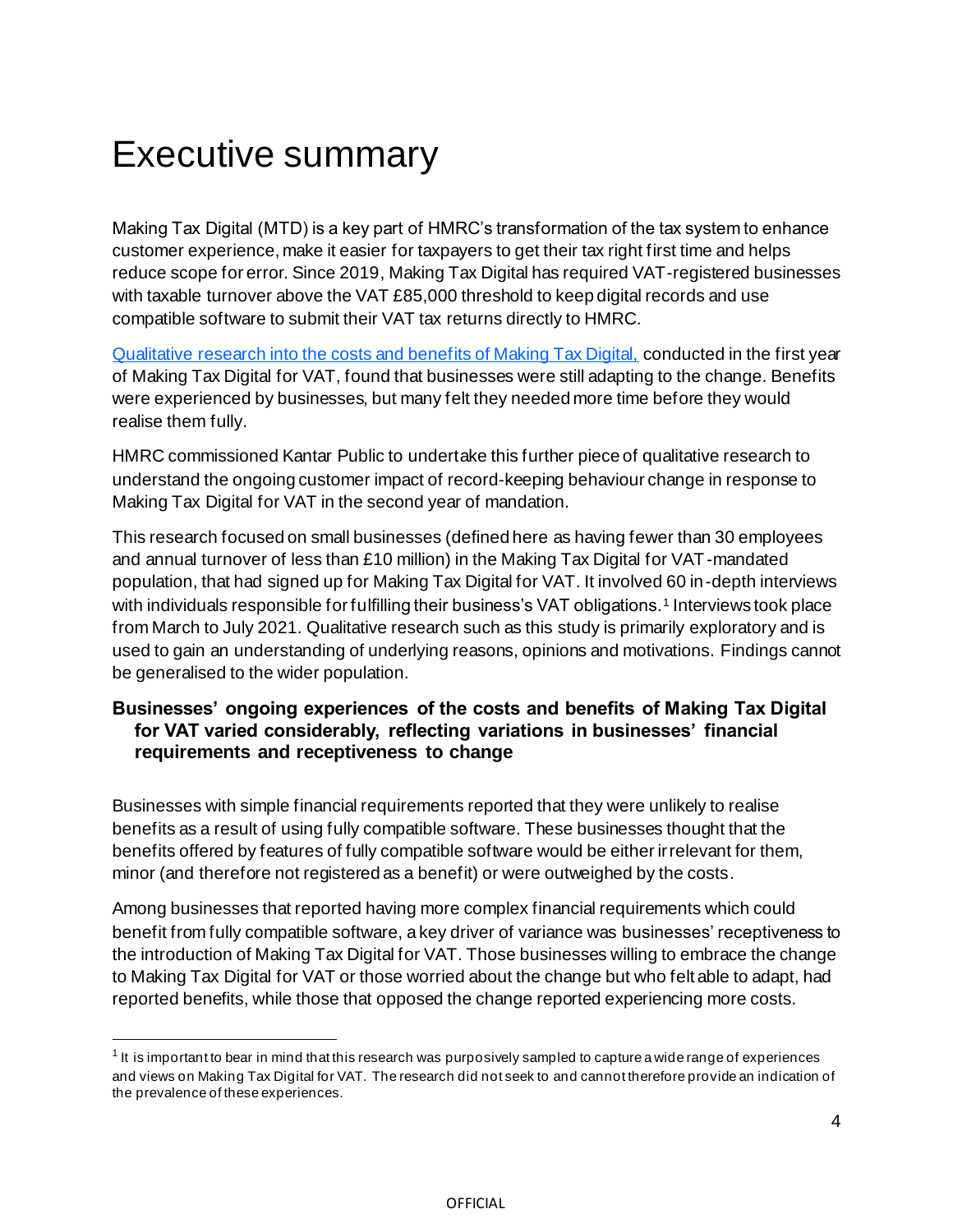The factors behind a business's receptiveness to the change included their digital and financial confidence, their VAT complexity, the advice they received from agents and peers, where in the business lifecycle they were and how focused they were on future growth (among other things).

#### **Businesses using fully compatible software typically experienced ongoing benefits which outweighed the costs**

The benefits of Making Tax Digital for VAT identified by participants using fully compatible software included reduced scope for error, saved time, increased VAT confidence and greater financial confidence, insight and control. These benefits in turn resulted in reduced emotional stress and anxiety.

But there remained a spectrum of views about the impact of Making Tax Digital for VAT:

- those who felt the benefits outweighed the costs tended to be more focused on growth, at an earlier stage in the business life cycle and more able to adapt to change
- participants who felt neutral about the costs and benefits of Making Tax Digital for VAT tended to have already been using accounting software and experienced a minor change
- participants who felt the costs outweighed the benefits were similar to bridging software users in terms of having simple financial requirements
- there were fully compatible software users who reported that they may realise benefits as more time passes and as business activities adapt following COVID-19

#### **Businesses using bridging software (rather than fully compatible software) experienced minimal benefits as a result of Making Tax Digital for VAT**

These businesses tended to have either simple financial requirements or they had developed tailored approaches to manage their complex financial requirements. In either case, they were frustrated with what they perceived as an unnecessary requirement. They felt that fully compatible software would either be overly complex and expensive for their simple requirements or not as good as their bespoke systems. Bridging software provided an alternative which was more suitable for their financial requirements. Frustration remained, however, that Making Tax Digital for VAT was mandatory for them, as it was felt more beneficial for larger businesses.

There was high awareness of the requirement to have digital links among bridging software users. However, there was some confusion about the start of a digital trail and the need for it to remain unbroken through to submission. Some participants queried how data could be entered without manual intervention for example when drawing data from an e-mail or invoice. Some participants using legacy software were using a non-compliant method of copying and pasting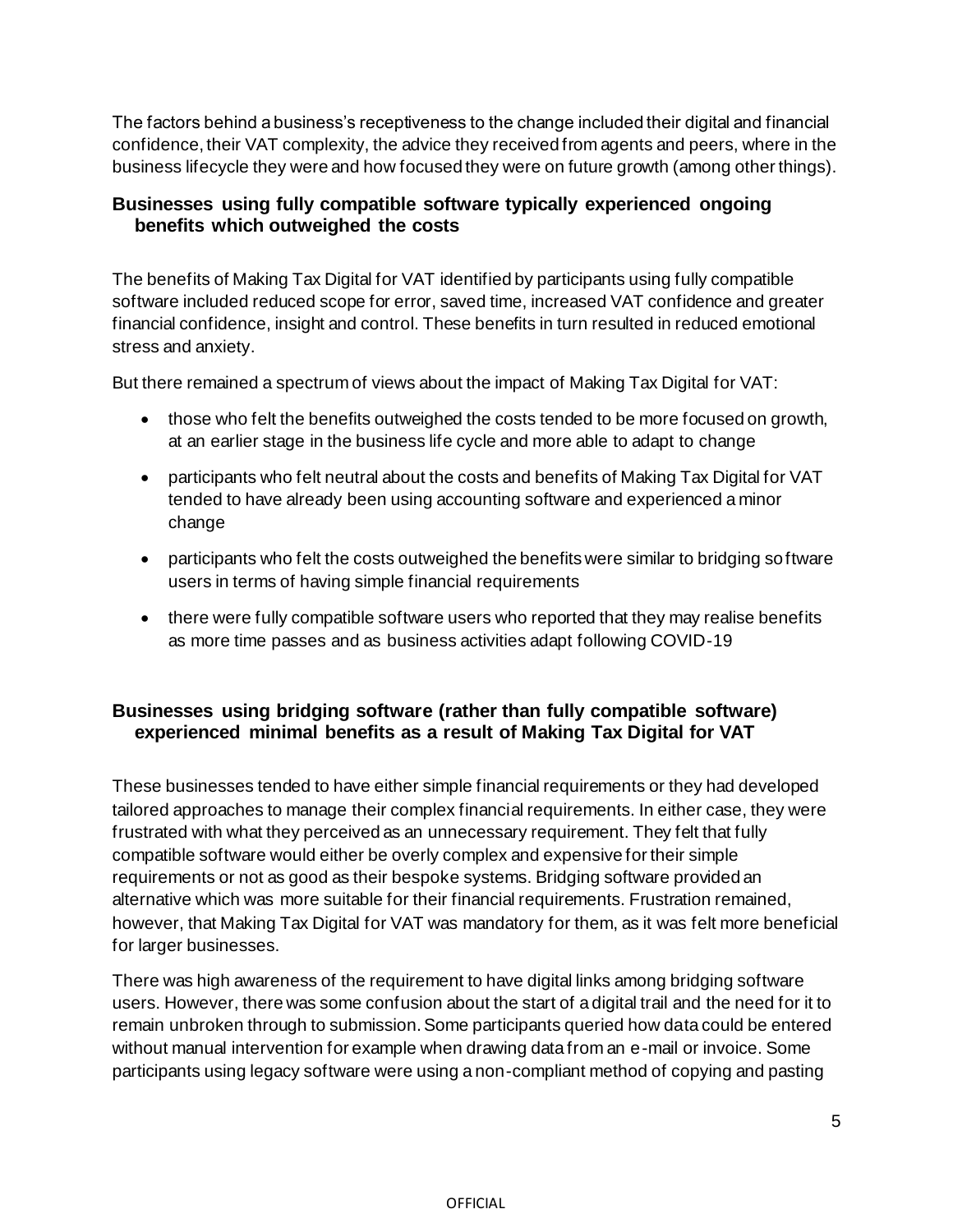between accounting systems and bridging software and saw no other way of transferring data. However, as they were using bridging software, they believed themselves to be compliant.

The costs most commonly reported by bridging software users related to the increased time they now associated with submitting a VAT return. There were participants who also worried about the cost of the software increasing or being discontinued. Some businesses identified small benefits from bridging software. This was mainly that the bridging software digitally pulls information from the spreadsheet into HMRC, eliminating manual intervention and therefore potential for mistakes.

Despite ongoing frustration over the requirements of Making Tax Digital for VAT, there was acknowledgement that bridging software allowed for continued use of spreadsheets and bespoke legacy systems. As a means of enabling compliance whilst retaining existing processes, bridging software was seen as an acceptable compromise between small businesses and HMRC. Participants accepted that Making Tax Digital for VAT is a requirement that businesses must comply with. Bridging software was therefore welcomed as an alternative to having to spend significant amounts on upgrading software or switching to software.

In conclusion, fully compatible software users reported increased benefits over time, although these were reduced for those with simple financial requirements (similar to some bridging software users). However, as businesses had built confidence and familiarity with software, benefits had emerged. There is scope for more fully compatible software users to realise more benefits; COVID-19 in particular has curtailed this potential for some over the last year for practical and emotional reasons.

Bridging software users were consistent with the year one research in how they view costs and benefits of Making Tax Digital for VAT. Bridging software users reported that they did not anticipate experiencing more benefits over time. They were also unlikely to transition to fully compatible software, given their acceptance of bridging software.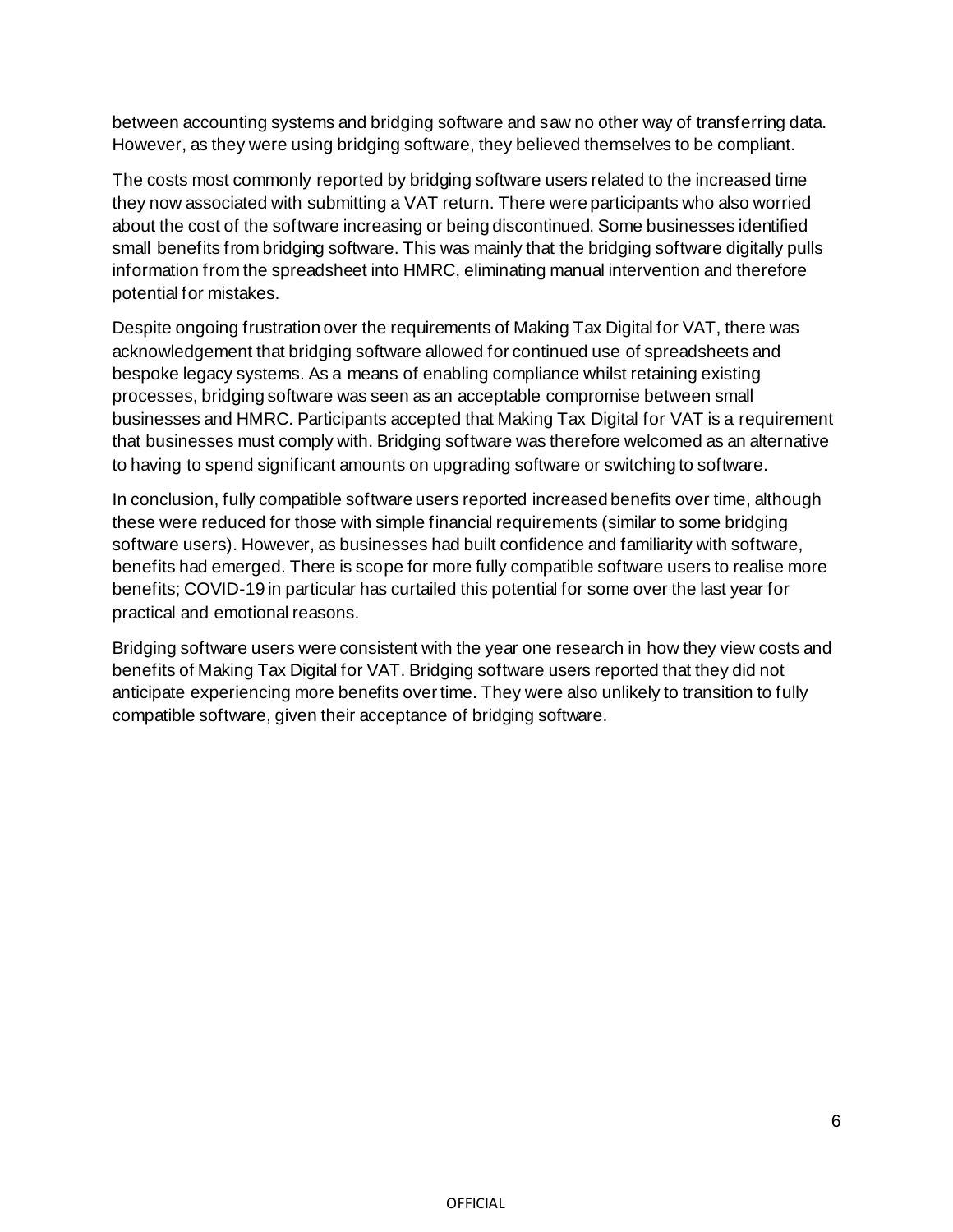# 1. Introduction

### **1.1. Background to the research**

Making Tax Digital is a key part of HMRC's transformation of the tax system to enhance the customer experience, to make it easier for taxpayers to get their tax right first time, and to help reduce the scope for error.

Since April 2019, Making Tax Digital has required VAT-registered businesses with taxable turnover above the VAT £85,000 threshold to keep digital records and use compatible software to submit their VAT tax returns directly to HMRC from those records. Businesses can use digitally linked spreadsheets combined with bridging software to submit their returns. As of 1 April 2021, it was a requirement for all businesses to put digital links in place between all parts of their functional compatible software.

[Previous research conducted in the first year of Making Tax Digital for VAT mandation](https://assets.publishing.service.gov.uk/government/uploads/system/uploads/attachment_data/file/968418/HMRC_research_report_605_-_Exploring_the_costs_and_benefits_of_MTD_for_VAT.pdf) found that businesses were still adapting to the change. The previous research found that businesses varied widely in terms of how receptive they were to change, the extent of change required to comply with Making Tax Digital for VAT and their motivation to change. This had implications for how businesses experienced the costs and benefits, as well as how they perceived that experience. The research also found that overall, costs were more keenly felt at the point of transition, but less so as time progressed. Benefits were felt less tangibly than costs and tended to emerge with regular use of Making Tax Digital for VAT compatible software.

HMRC commissioned Kantar Public to undertake research which aimed to develop a better understanding of how the costs and benefits of Making Tax Digital for VAT are being experienced amongst mandated businesses in the second year of mandation. As with the year one research, this project also focused on small businesses (defined in this report as having fewer than 30 employees and an annual turnover of less than  $£10$  million). This insight is needed to help HMRC understand how Making Tax Digital can meet its policy objectives of making it easier to get tax right first time, reducing scope for error, and helping businesses integrate tax in the day-to-day running of their business.

The core objectives of this research were to understand the impact of record-keeping behaviour change in response to Making Tax Digital for VAT in the second year of mandation on:

- ongoing costs and benefits experienced by businesses
- scope for error and failure to take reasonable care
- whether/how these costs and benefits vary by record-keeping approach taken

#### **1.2. Methodology**

A qualitative in-depth study was conducted with small businesses with a turnover of less than £10 million and fewer than 30 employees that had made the change to Making Tax Digital for VAT following mandation. In-depth interviews took place with individuals who were responsible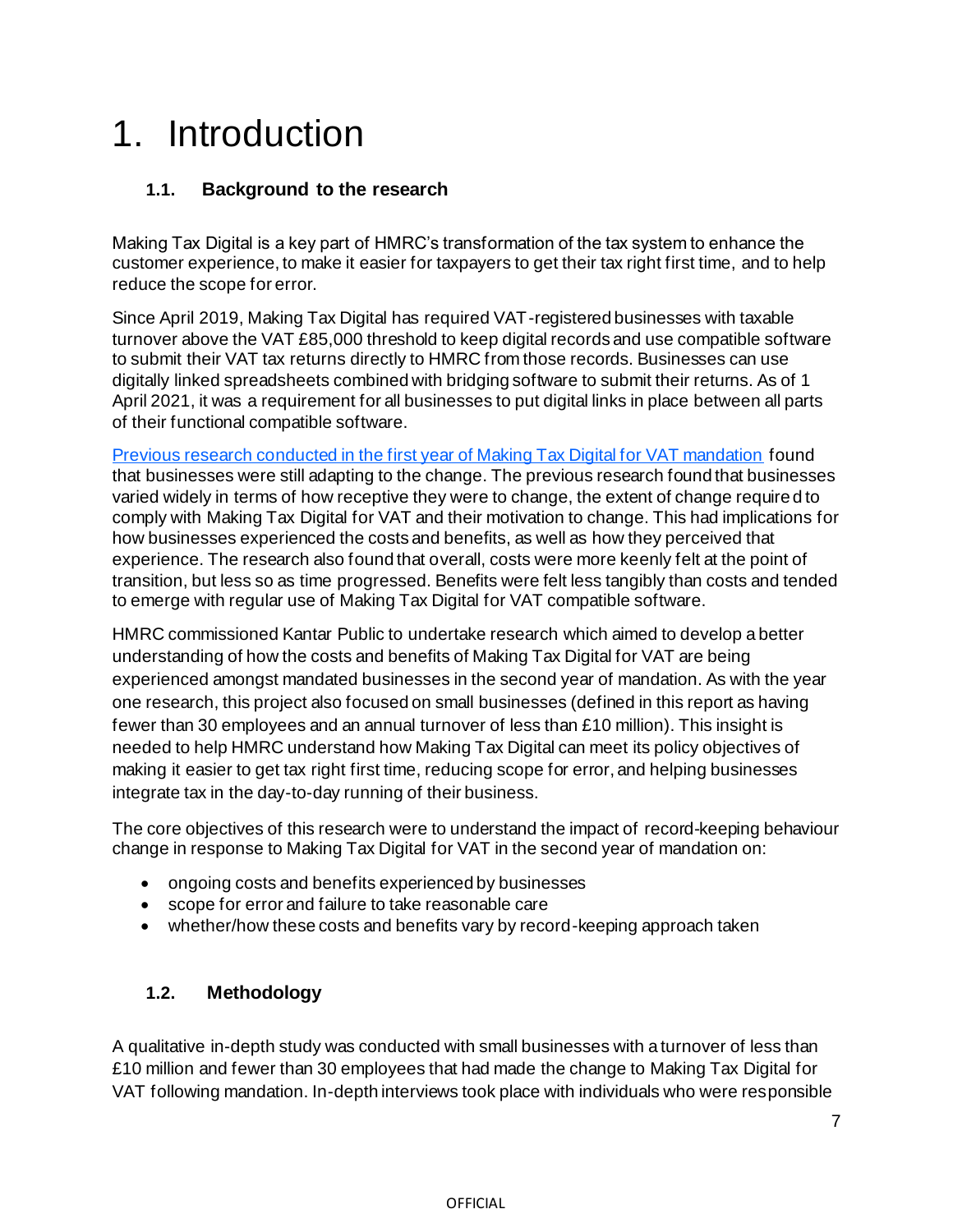for fulfilling their business's VAT obligations. Participants who used an agent for other aspects of tax compliance (e.g. Corporation Tax) were included within the sample. There were maximum quotas on businesses who completely outsourced their VAT submissions to an agent.

Between 25<sup>th</sup> March and  $7<sup>th</sup>$  July 2021, interviews were conducted with the relevant individuals within small businesses.<sup>2</sup> Interviews lasted for 60 minutes. Participants were recruited from a sample randomly drawn from Making Tax Digital for VAT customers provided by HMRC. All businesses within the sample received a letter explaining the purpose of the research and giving them the option to opt out over a two-week period.

To refine the research questions drafted in the Invitation to Tender, Kantar Public and HMRC held a benefits generation workshop to develop a list of anticipated costs and benefits for use in the research.

As part of fieldwork, participants were asked to complete a short pre-task reflecting on their VAT experience under Making Tax Digital for VAT and how this compared to previous submissions. This encouraged participants to reflect and identify details of the various costs and benefits experienced over time.

#### **1.3. Sample**

The sample consisted of 60 telephone in-depth interviews in total.

- 24 x small businesses who are now using fully compatible software and who have gone through a 'major change'
- 13 x small businesses who are now using fully compatible software and who have gone through a 'minor change'
- 7 x small businesses who are now using bridging software with digital links and who have gone through a 'major change'
- 6 x small businesses who are now using bridging software with digital links and who have gone through a 'minor change'
- $\bullet$  10 x small businesses who are now using bridging software without digital links<sup>3</sup> and who have gone through a 'minor change'

Across the sample there was:

 $^{2}$  All participants were screened to ensure they were the person responsible for fulfilling the business's VAT obligations.

 $^3$  'Without digital links' refers to the use of 'copy and paste' to move data between records. The population size of this audience was unknown at the point of the research design. It was decided that efforts would be made to reach 20 small businesses using bridging software without digital links. On 1<sup>st</sup> April 2021, digital links became a mandatory requirement of Making Tax Digital. This presented a methodological challenge for this research as the sample had been designed to compare the experiences of those with and without digital links. However, the timing of the mandation and the evidently small size of the target population made it challenging to recruit those not using digital links. The method was therefore adapted so that a greater proportion of bridging software users with digital links were included. The experiences of users of both digital links and non-digital links are explored in Chapter 4.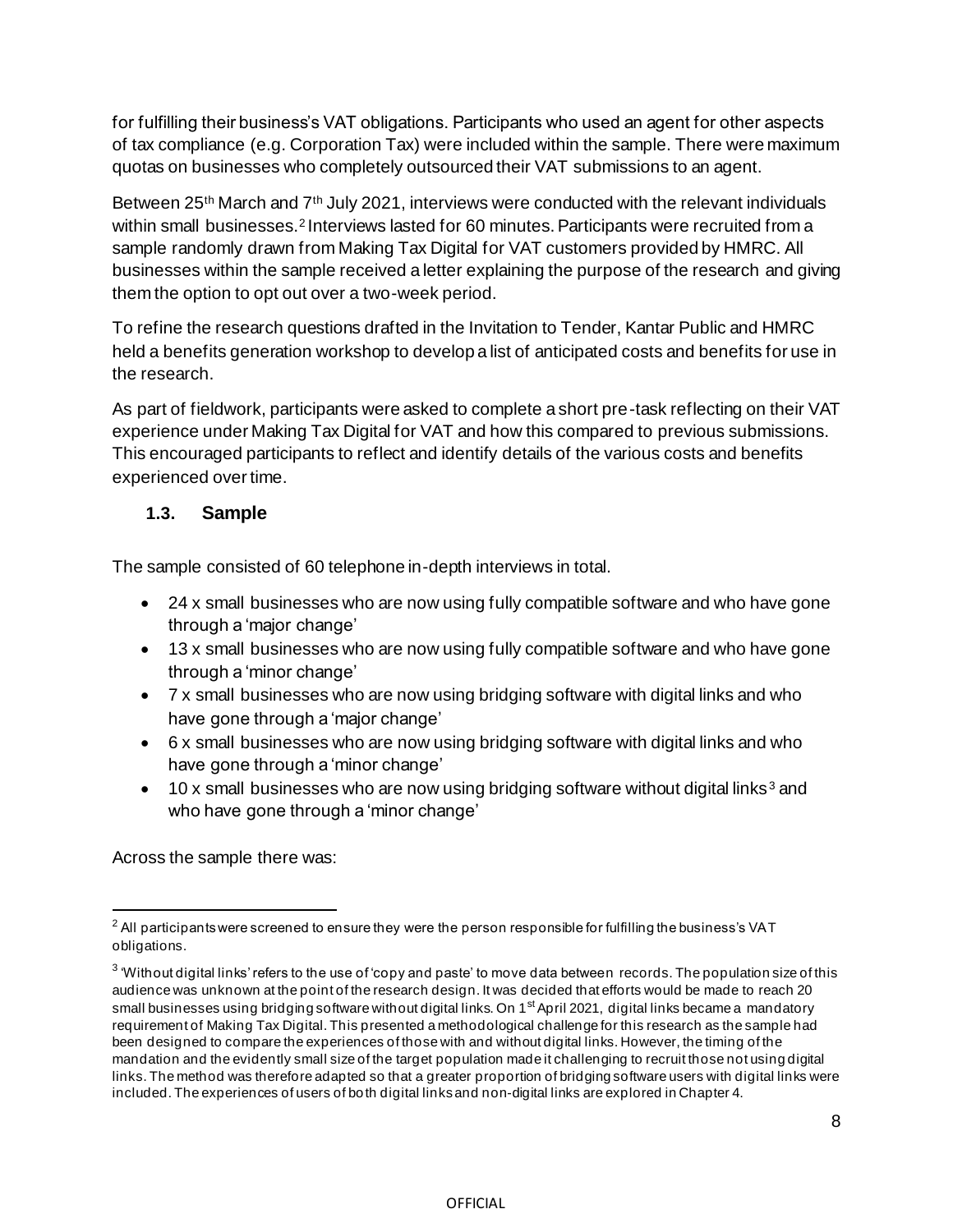- a mix of business sizes, including nano, micro, and small
- a mix of digital confidence
- a spread of sole trader, partnership and limited companies
- a spread of industries, including those which have mobile workers as well as premises/office based
- spread of length of time VAT registered
- spread of locations across the UK

The research project was qualitative in nature. Qualitative research is primarily exploratory, used to gain an understanding of underlying reasons, opinions and motivations. Due to the nature of qualitative research, findings cannot be used to generalise across the population.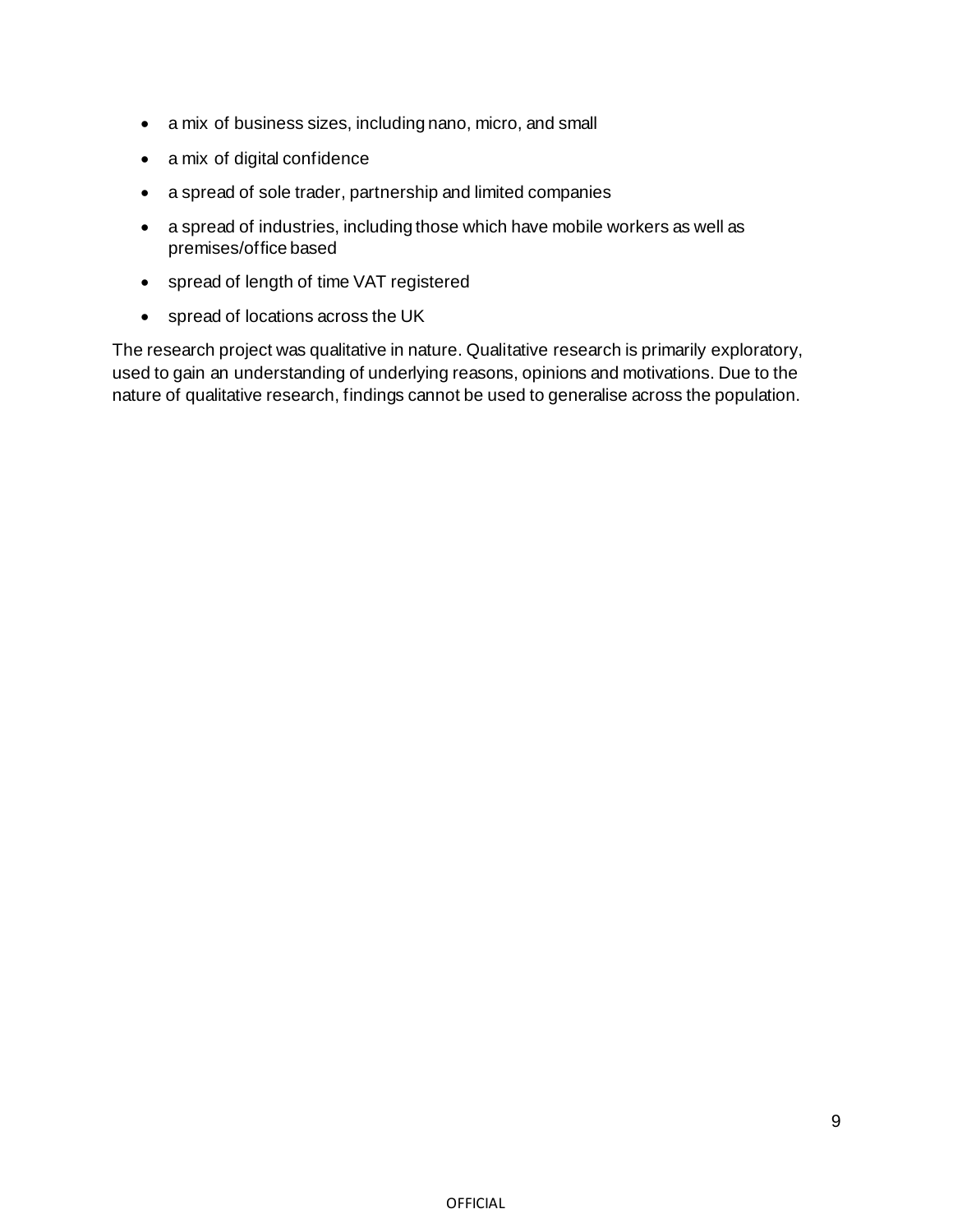# 2. Context for businesses' experiences of Making Tax Digital for VAT

This chapter explains some of the common and differentiating features of the small businesses interviewed. As will be outlined in later chapters, there were varied experiences of Making Tax Digital for VAT. This chapter explores some of the context which influenced these different experiences.

# Key findings:

A range of small businesses across varied sectors were included within our sample. Despite their commonality in size, they differed widely in their approaches and views towards change, innovation and finances. These differences are explored in depth in Chapter 3.

VAT was generally considered to be a straightforward and relatively small part of running a business. However, this perception of ease was based on familiarity and complexity of the VAT requirement.

COVID-19 has had a significant and wide-reaching impact upon small businesses. Some had been able to adapt and continue working throughout. Others however, particularly those which rely upon in-person contact had struggled and were still in a period of recovery at the time of research.

To understand businesses' experiences of Making Tax Digital for VAT, it is necessary to first understand how Making Tax Digital for VAT fits within business operations. It is also important to consider that the sample was designed to deliberately include businesses with varied experiences to ensure we gathered insight on the full range of costs and benefits.

Within the sample a wide range of businesses, across a mix of sectors, sizes and business types were included. Sectors represented included consultants in a variety of fields, maintenance companies, web design, architecture and farmers. Size of business ranged from nano businesses with no employees to micro businesses and small businesses. Business type included sole traders, partnerships, and limited companies.

The complexity of participants' VAT requirements varied. In common with the [previous research,](https://assets.publishing.service.gov.uk/government/uploads/system/uploads/attachment_data/file/968418/HMRC_research_report_605_-_Exploring_the_costs_and_benefits_of_MTD_for_VAT.pdf) VAT was generally seen as a straightforward process to comply with. Participants were broadly accepting of VAT and its purpose and while some participants made comments about being 'unpaid tax collectors', these were not strongly expressed as active negativity towards VAT. Businesses largely reported that, once they were familiar with VAT processes, VAT returns were relatively easy. Those who found VAT more complex tended to have different VAT rates or to be operating overseas.

'Compared to other taxes I find it very easy.' (Micro)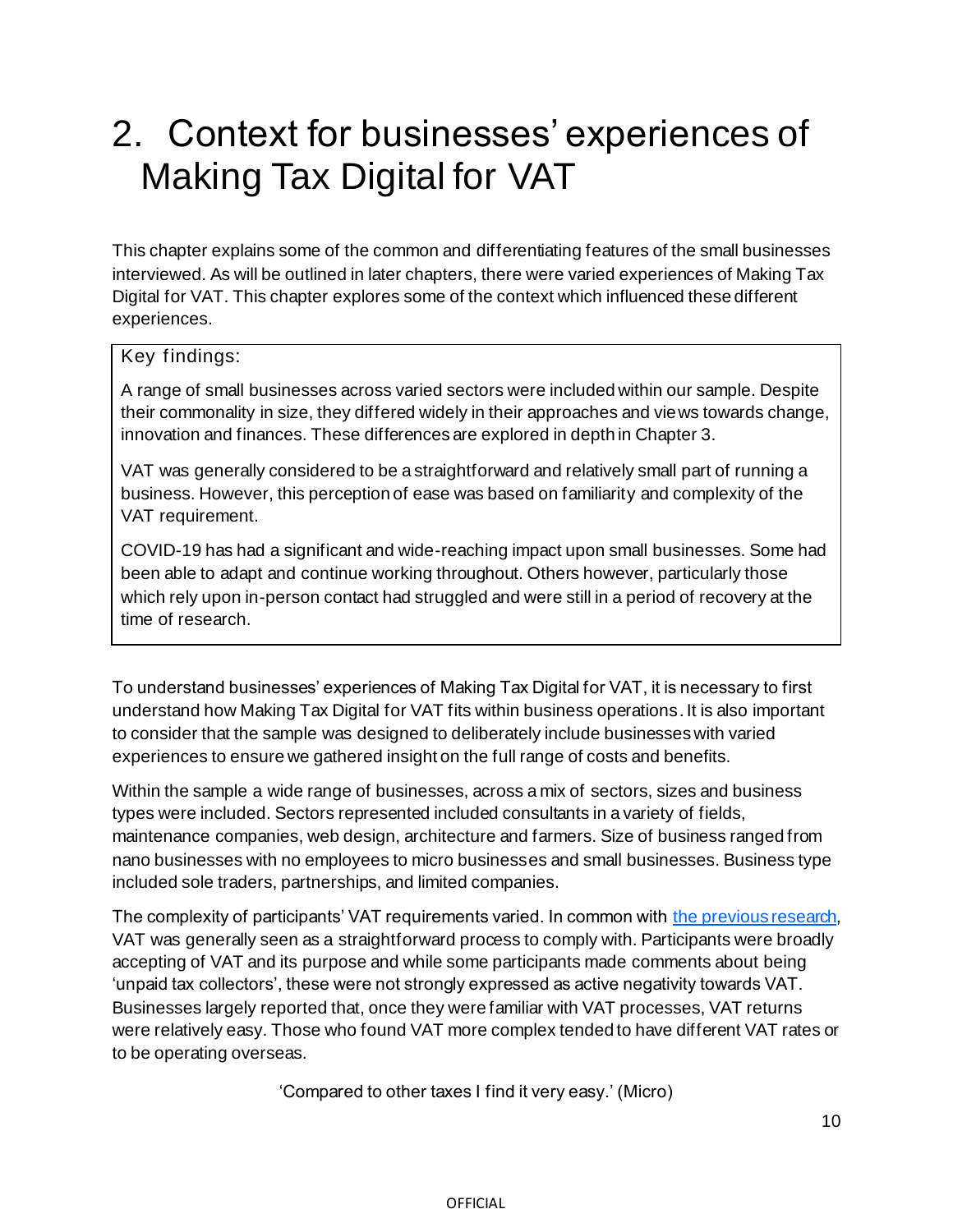'It's black and white, something either has VAT or it doesn't.' (Nano)

The research was conducted at a time when many businesses were still adjusting to the impact of the COVID-19 pandemic. There is, therefore, value in understanding the contextual impact of COVID-19. Across the sample, businesses reported that COVID-19 had had an initial impact on operations but that they were mostly able to adapt and continue operating albeit at reduced levels for some. The early stages of COVID-19 were described as 'challenging', as operations halted or were severely disrupted. However, participants felt that they were mostly able to respond to the impact of the pandemic in an agile way and found that given time they could adapt to the 'new normal'. Those in industries requiring in-person contact were the hardest hit and were still recovering from the initial impact.

> 'We've had to adapt and implement some new processes, but we are able to keep working.' (Small)

'We are still operating at 30-40% of pre-COVID-19 levels in terms of takings – the public are nervous.' (Micro)

'There was no particular impact, heating services were still needed so we didn't stop working at any point.' (Micro)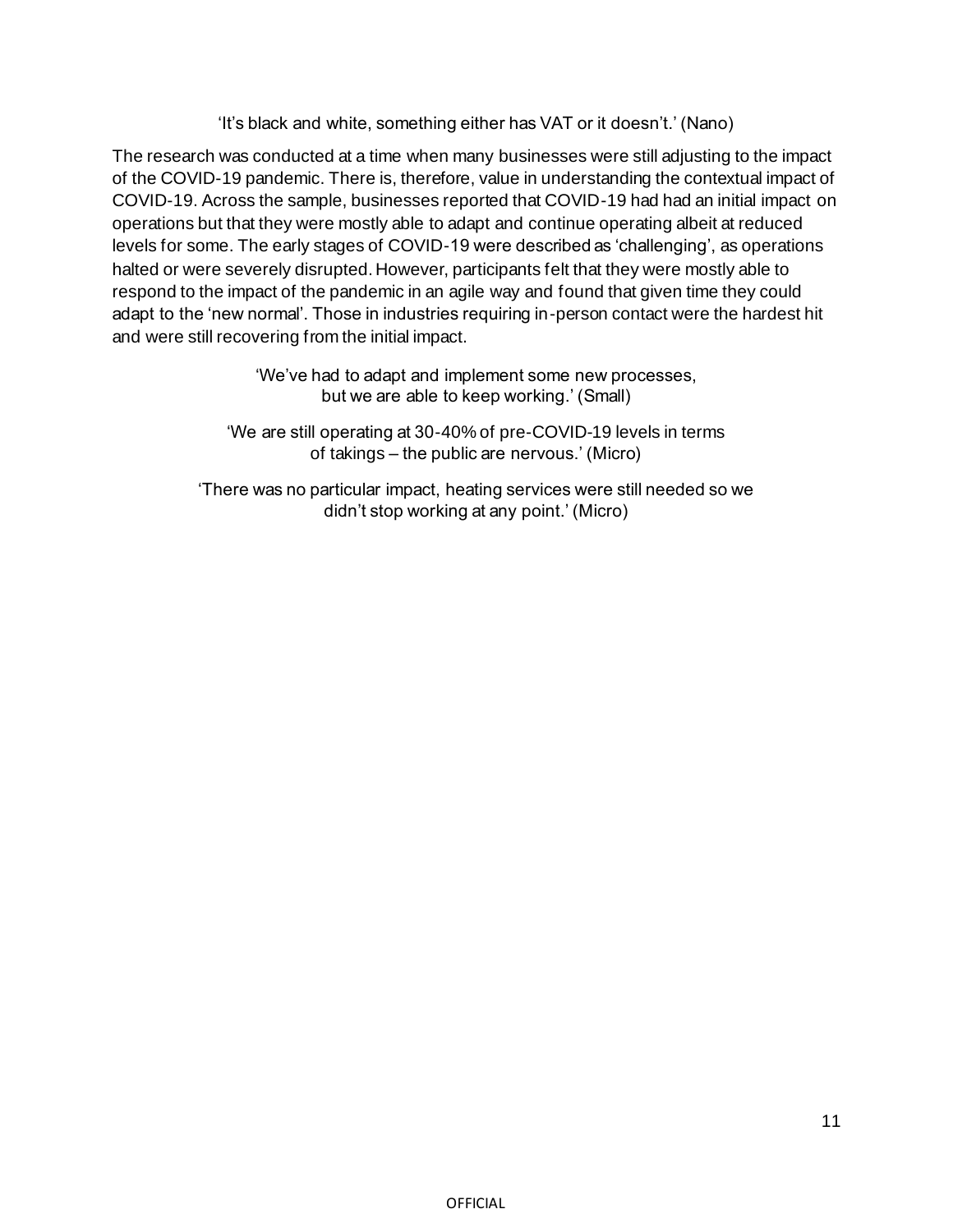# 3. How and why ongoing experiences of Making Tax Digital for VAT varied

Businesses' ongoing experiences of Making Tax Digital for VAT varied considerably. This chapter focuses on why some businesses felt they had benefitted overall from the change while others said they continued to experience more costs than benefits as a result of Making Tax Digital for VAT. How the perceived costs and benefits varied is explored in detail for both fully compatible software users (Chapter 4) and bridging software users (Chapter 5). Anonymised 'pen portraits' of participants are included later in this chapter to help illustrate the range of factors that underpinned varied experiences of Making Tax Digital for VAT.

When considering these findings, it is important to bear in mind that businesses participating in this research were purposively sampled to capture a wide range of experiences and views on Making Tax Digital for VAT. The research did not seek to and cannot provide an indication of the prevalence of these experiences.

#### Key findings:

Attitude to change was found to be a key factor which influenced perceptions of the costs and benefits of Making Tax Digital for VAT.

Three cohorts were identified in relation to how change was perceived – those who had embraced the change, those who were afraid of change but able to adapt, and those who opposed the change – which in turn affected the extent to which they experienced costs and benefits.

Using the COM-B model (about which there is further information below) it is possible to understand the drivers of receptiveness and attitudes to change. Individuals' levels of capability and motivation were particularly either sources of engagement or resistance to change.

Both internal and external factors impacted businesses' receptiveness to change including: their perceived capability to adapt, how focused they were on future growth opportunities, and how they were advised and supported by others.

Businesses reported mixed experiences of Making Tax Digital for VAT across a scale of experiencing either higher costs or benefits overall. This is consistent wit[h the year one findings.](https://assets.publishing.service.gov.uk/government/uploads/system/uploads/attachment_data/file/968418/HMRC_research_report_605_-_Exploring_the_costs_and_benefits_of_MTD_for_VAT.pdf) However, there was now a clear distinction between the experiences of those that were more open to change compared to those that were opposed to change.

A key driver of difference amongst participants was their receptiveness to the introduction of Making Tax Digital for VAT. Participants fell into three broad categories, associated with their attitude to change and how this impacted their experiences of Making Tax Digital for VAT: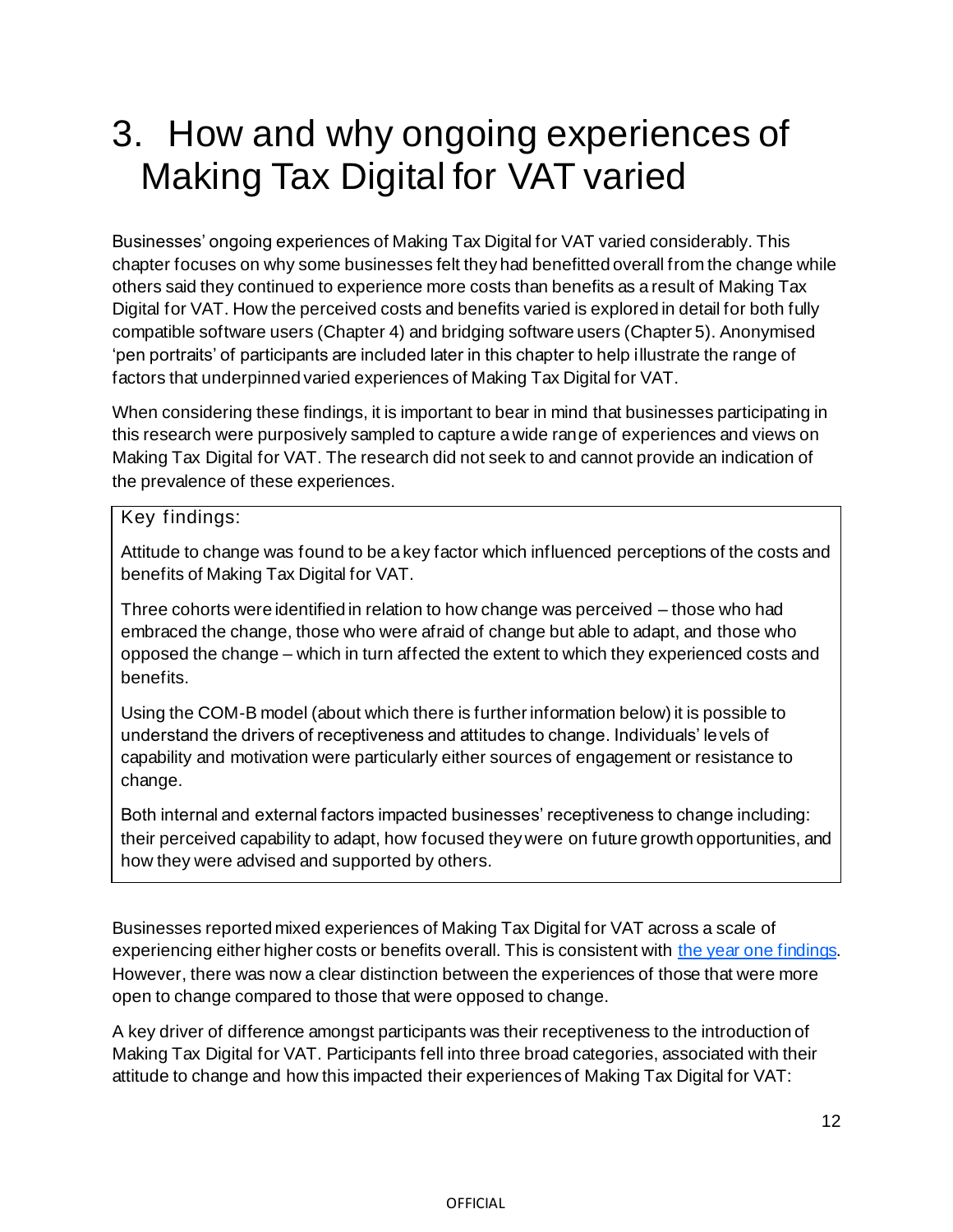- those who were willing to embrace the change to Making Tax Digital for VAT had realised benefits
- those who were afraid of the change to Making Tax Digital for VAT, but able to adapt, had realised benefits
- those who opposed the change to Making Tax Digital for VAT had experienced more costs than benefits

Whilst these were the key categories identified, within each category there was a range of attitudes and experiences.

# **3.1. Using COM-B to identify influencing factors**

In analysing responses, we used the behavioural model, COM-B, to identify the drivers behind a businesses' receptiveness to the change to Making Tax Digital for VAT.<sup>4</sup> Within this research, the COM-B framework suggests three components that influence behaviour:

- Capability refers to whether we have the knowledge, skills and abilities required to engage in a particular behaviour (e.g. digital confidence)
- Opportunity refers to the external factors which make the execution of a particular behaviour possible (e.g. nudge from accountant)
- Motivation refers to the internal processes which influence our decision making and behaviours (e.g. wanting to spend less time doing VAT, and more time on other parts of the business)

# **Capability**

Key factors that influenced businesses' perceived capability to adapt to Making Tax Digital for VAT included their confidence, attitude and circumstances. The variation in individual confidence, attitude and business circumstances was seen clearly in the following four areas.

The first area was digital confidence. The more digitally confident and experienced the key individuals within the business, the stronger their ability to adapt. The more digitally confident were also used to changes in their digital process. They had previous exposure to digital changes such as upgrading software and trying new apps. These individuals were therefore inherently more confident in their ability to learn and adapt to a new digital process. They also tended to be more confident in learning how to use a new digital feature and were more trusting in the usability of programmes and apps, than other less digitally confident participants.

<sup>4</sup> Susan Michie, Maartje M van Stralen, Robert West. (2011). *The behaviour change wheel: A new method for characterising and designing behaviour change interventions.* Implementation Sci, vol. 6 (1). doi:10.1186/1748-5908-6-42.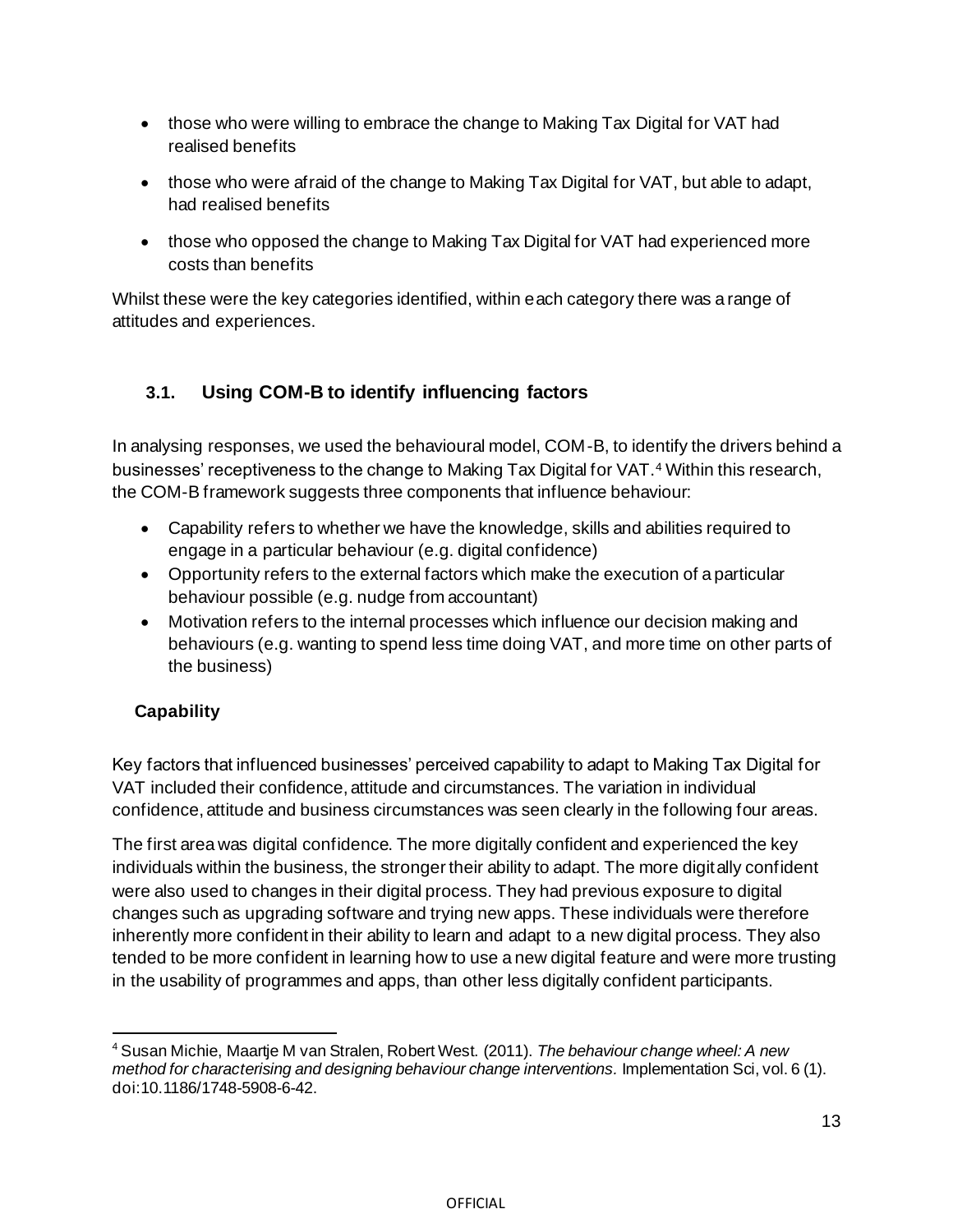The second area was financial confidence. Individuals who had confidence in how they managed their financial requirements tended to be confident that they would have the capability to adapt to a new approach.

The third area related to how individuals felt about change in general. Those who disliked or were afraid of change tended to doubt their own capabilities and be more resistant. Those who had gone through change previously and benefitted, were inclined to be more positive and open minded about future changes.

The final area was VAT complexity. Within our sample, the more straightforward a business's VAT affairs, the higher the individual's perception of capability and ability to adapt to new processes. There were businesses with straightforward VAT requirements, such as those on the VAT Flat Rate Scheme, and the individuals involved in their finance saw VAT as a simple calculation. They therefore had high confidence in their own abilities to apply VAT correctly. There were also businesses with more complex VAT requirements, for example that were operating overseas or applied different VAT rates depending on the product. Within these businesses, individuals recognised that there was a greater margin for error as the calculation was more complex. They therefore tended to have lower perceptions of their capability and ability to adapt to new requirements and processes.

#### **Opportunity**

Making Tax Digital for VAT provided customers with an opportunity to change their behaviour. However, external factors either supported or obstructed how they engaged with this opportunity.

> '[Without Making Tax Digital for VAT] I would have still done [my VAT return] the same way, without a doubt. I didn't know any better and I didn't know enough to risk changing something that I knew worked…it's the best thing we've ever done!' (Micro)

Software providers and agents played an important role in encouraging take up of the opportunity. Within our sample, they were often responsible for nudging users into using fully compatible software as well as offering training, video guidance and ad-hoc support.

Friends, peers and colleagues who had embraced fully compatible software and found it to be beneficial were an additional source of encouragement for those within our sample. This helped reduce some of the 'mystery' surrounding the change and create social norms around its usage.

However, there were also factors which made it easier for businesses to resist using fully compatible software. Within this research, the role of agents was important. There were agent s who supported take-up and engagement and who supported their customers to adapt. There were also agents who advised their customers against engaging at all. These agents tended to already be heavily involved in their client's finances and were easily able to take responsibility for navigating the change. Then there were other agents who recommended using bridging software. These agents recognised the challenges which their clients might face in transitioning to fully compatible software and therefore recommended bridging as an easier option to take.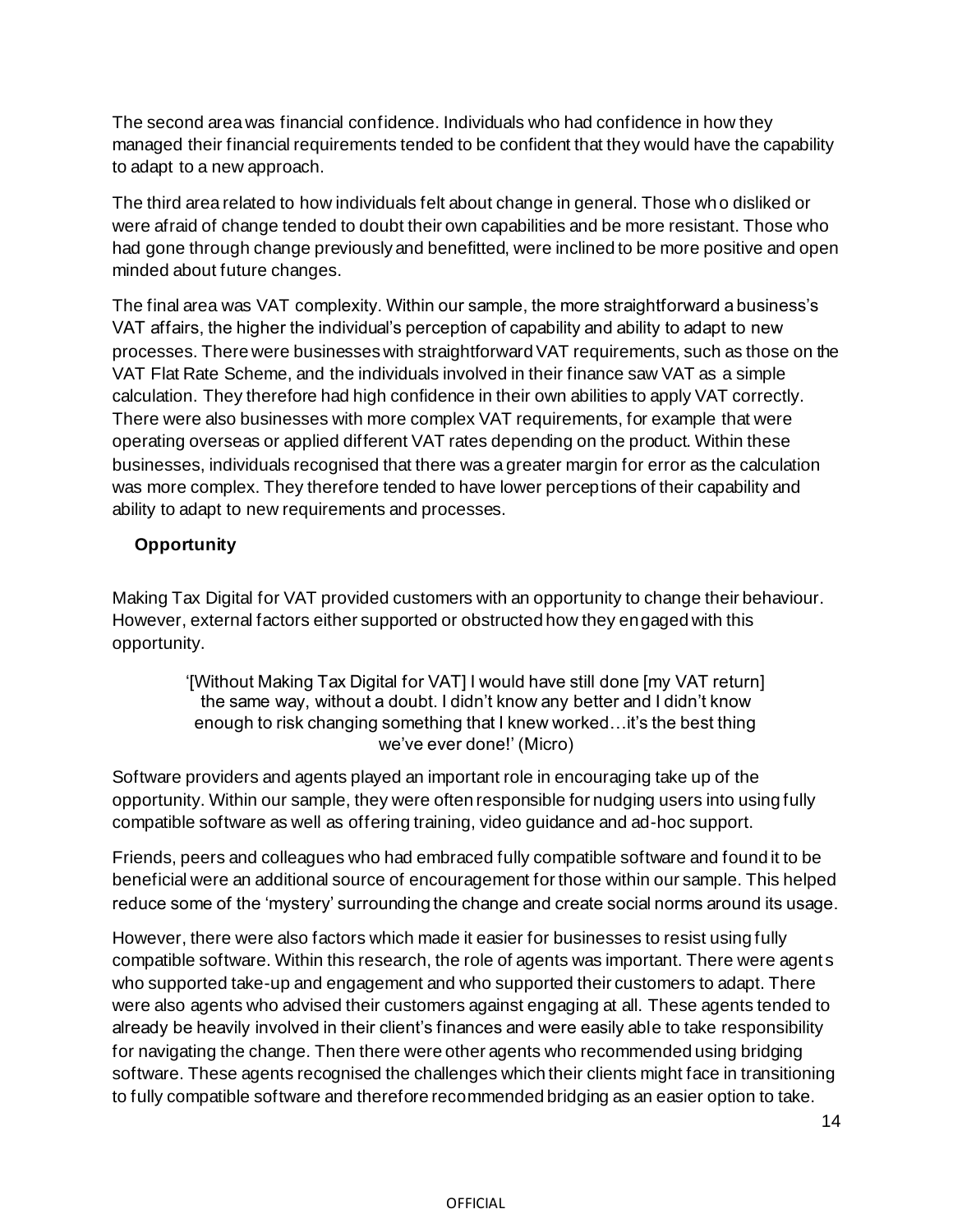'My bridging software was recommended by my accountant who said, "that's the cheapest, but it does what you need it to do".' (Nano)

COVID-19 presented a distraction which created a barrier to fully maximise the opportunity. It was hard for some businesses, particularly those that were worst affected, to take advantage of additional software features or to stop using spreadsheets as well as software concurrently.

A lack of peer support and not being exposed to social norms reduced opportunity to change. Without exposure to others' experiences, it was harder for businesses to dispel concerns, misconceptions and anxieties around the change.

Finally, there were those within the sample who were already using fully compatible software. For these participants, the change was very minor and so the opportunity was already limited.

#### **Motivation**

With regards to motivation, we found that, where a business is within the business lifecycle and its focus on future growth can impact on individual motivation for innovation and change. This aligned with findings fro[m the previous research](https://assets.publishing.service.gov.uk/government/uploads/system/uploads/attachment_data/file/968418/HMRC_research_report_605_-_Exploring_the_costs_and_benefits_of_MTD_for_VAT.pdf).

The earlier stages of the business lifecycle involve the initial creation of the business, followed by a phase of 'learning the ropes', establishing new processes and systems before settling into the day-to-day running of a business. Within the sample, participants who were at these earlier stages of the business lifecycle were more proactively thinking about and planning for the future of their business. They tended to want to capitalise on opportunities which would help to create efficiencies. They also recognised the value of change and of automation and were openminded about incorporating these into their business.

A later stage of the business lifecycle can involve a focus on maintaining the status quo. This period could last for any length of time before the business eventually moves into a final stage of winding down. If the individual running the business starts to focus on winding down, for example, if they are approaching retirement, their interest in innovating and change can wane. Participants within the sample who were at later stages of the business lifecycle tended to have systems and processes which were set up to ensure maximum efficiency for key individuals within the business. They also tended to be very wedded to these processes, having built up familiarity over the years. They did not perceive a strong need for change, it was felt that what was working now was good enough.

# **3.2. Pen Portraits**

The following pen portraits are based on research participants. Any identifying features have been altered to preserve anonymity. They demonstrate how different elements within the COM - B model (capability, opportunity and motivation – flagged within the pen portraits) can impact on the perception of Making Tax Digital for VAT. This in turn also impacts on how the costs and benefits of Making Tax Digital for VAT are experienced.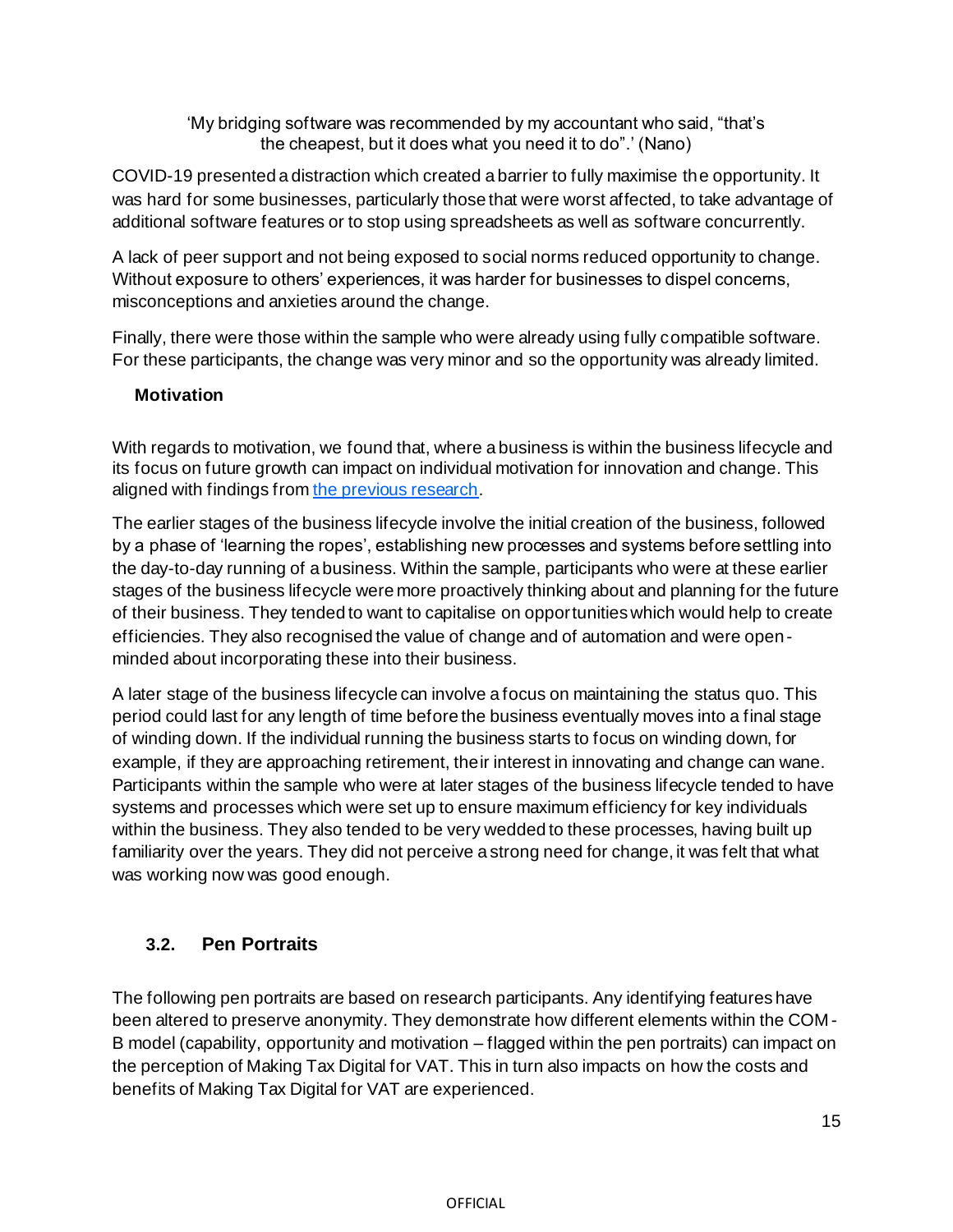Pen portrait: Bridging software adds complication (low capability – low opportunity – low motivation)

'John' is 63 and has owned his pub for 25 years. He has a bookkeeper and an accountant but manages the VAT returns himself. The business has been hit hard by COVID-19, and he is hoping to keep it going for another few years before retiring. He describes himself as not digitally confident (low technical capability).

Pre-Making Tax Digital for VAT, John's bookkeeper would give him a completed paper VAT return form, which John would check over, sign, and post to HMRC. When Making Tax Digital for VAT became mandatory, he purchased the bridging software that his accountant recommended as this would presumably link to the spreadsheets his bookkeeper uses (low opportunity).

Under Making Tax Digital for VAT, John's bookkeeper emails him the VAT return 'form' with the figures entered in the relevant boxes. The bridging software then links to cells on the form his bookkeeper has sent him, and then submits the VAT return. He often needs to refer to the bridging software instructions and is not confident that he always does it correctly. He finds the process more complicated than pre-Making Tax Digital for VAT, and that it takes more time. He spends about an hour on the VAT return now, whereas pre-Making Tax Digital for VAT it would take him about ten minutes.

John doesn't see any need to use fully compatible software or digital tools for his type of business. Now that he has got used to the new process under Making Tax Digital for VAT, he would not want to change again (low motivation).

John's pen portrait has been included because he is an example of someone who is nearing the end of the business life cycle and has no interest in change. John represents someone who opposed the change to Making Tax Digital for VAT and has experienced more costs.

> 'It's pressing the links in a sequence, and you get boxes that keep popping up and asking you questions and of you don't answer correctly you end up getting nowhere and you go round in a circle.'

> 'It isn't straightforward. It's not a ten-minute job, it's an hour job – and that's assuming you're doing it correctly, so it's become more difficult.' (Micro)

Pen portrait: Neutral impact on simple business structure (high capability – high opportunity – low motivation)

Phil, 56, is a software engineer and the sole director of his limited company. He has been running the company for 10 years and aims to keep the business stable in the future.

Before Making Tax Digital for VAT he used spreadsheets for record-keeping, which he would update twice a month. When Making Tax Digital for VAT became mandatory, he purchased bridging software which digitally extracts the relevant data from his spreadsheet. He decided not to use fully compatible software because it would be an extra cost and did not think his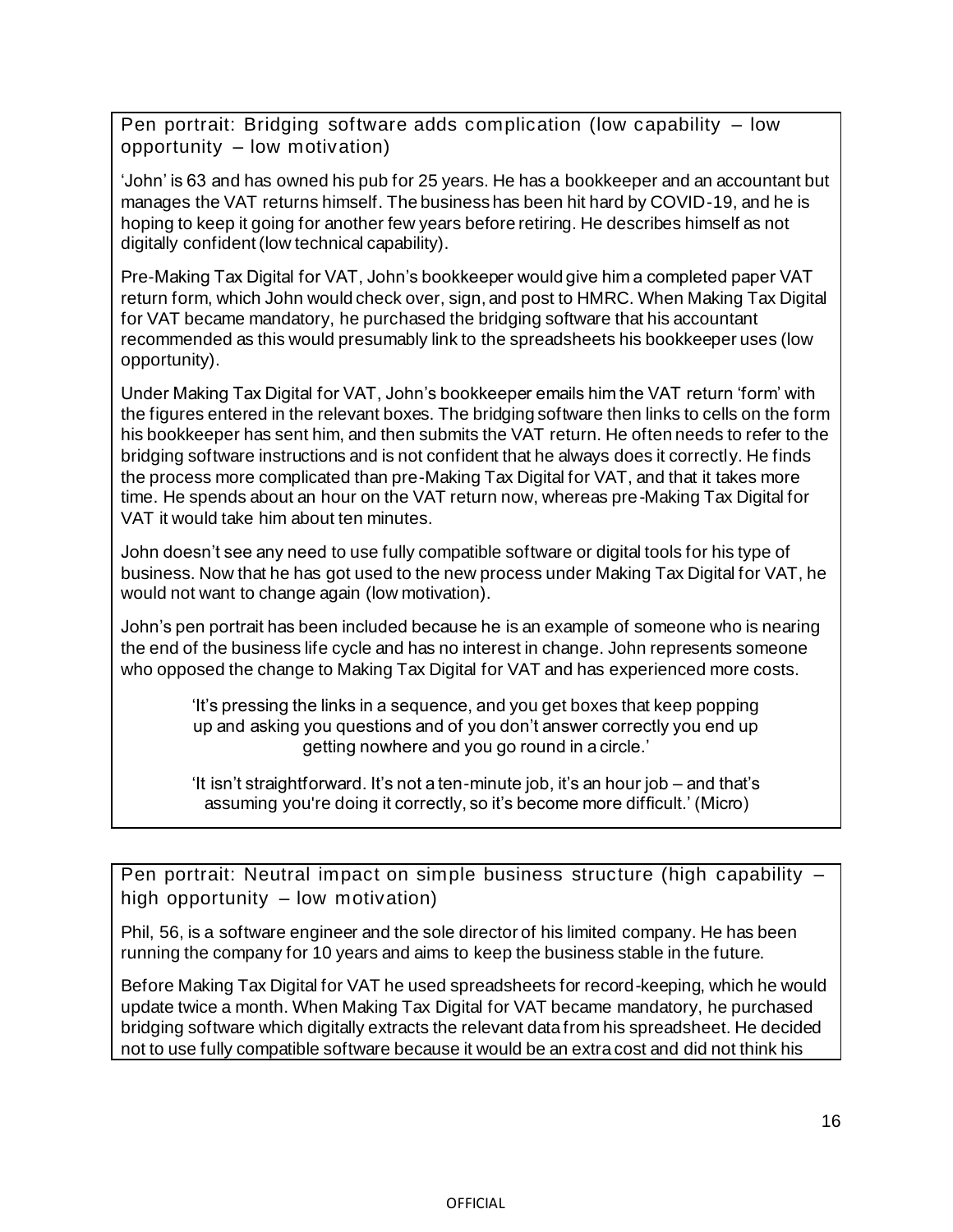business would need or benefit from the additional functionality that fully compatible software could provide (high opportunity, low motivation).

Phil considers his business accounts to be very simple. He enters all incomings and outgoings once a fortnight and reconciles these entries every month. His spreadsheets have formulas built in them and he carries out manual checks of entries, which give him full confidence in the accuracy of his records (high capability). To submit a VAT return, he runs the bridging software which asks him if he wants to submit the return, and Phil just has to click 'yes'.

Phil considers that the time he spends running the bridging software to submit the VAT return is about the same as logging on to Gov.uk to submit a VAT return pre-Making Tax Digital for VAT.

Phil represents someone who has not been impacted by the change to Making Tax Digital for VAT and has therefore not experienced any new costs or benefits.

> 'I had everything set up before, all the calculations were done in the spreadsheets. So that bit hasn't changed, it's purely the submission part that has changed.'

'The time it took to log into government gateway and enter those 3 figures is about the same as the time it takes now to log in and run the software and submit. So it's about the same.'

Pen portrait: VAT is easier and more accurate (medium capability – high opportunity – high motivation)

Robert, 57, and his wife, Mary, have been running a chicken broiler farm and agricultural machinery business for over ten years. They are responsible for the finances of the business and only use an accountant to prepare the end of year accounts.

Before Making Tax Digital for VAT became mandatory, they used spreadsheets for recordkeeping, with four different spreadsheets for the different sides of the business, and for sales, purchases and VAT. They would manually update the spreadsheets on a weekly basis from paper invoices and receipts (high motivation).

When Making Tax Digital for VAT became mandatory, they purchased fully compatible software that was recommended by a financial advisor (high opportunity). They have found the software has made VAT returns very simple and easy to manage but are still anxious about trusting it completely. They therefore still check the data, so they do not find the process is any quicker (medium capability). Before Making Tax Digital for VAT they would update and check records at the end of each quarter, but now, with the software, they do this on a daily basis so that it has become embedded into their daily work. This has made Robert feel more aware of the business financials at any point in time.

Robert believes the software has improved the accuracy of their VAT returns, as he considers it was easier to make mistakes in spreadsheets and without digital links. Feeling more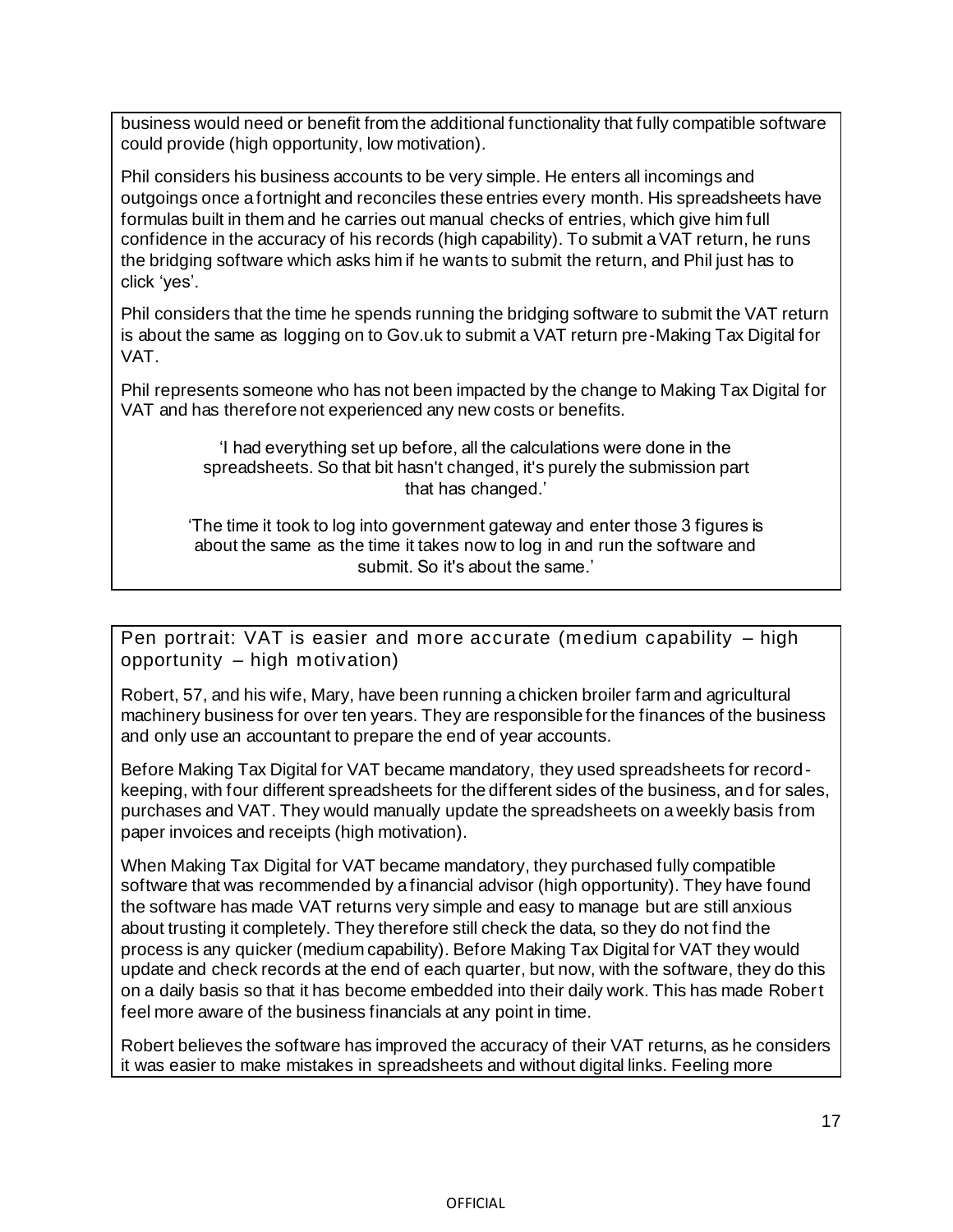confident in the accuracy of their record-keeping has made Robert view VAT more positively, as this causes less anxiety.

Robert represents someone who was afraid of the change to Making Tax Digital for VAT but has been able to adapt and has realised benefits as a result.

'Now that everything is in one place it's easier to keep on top of things.'

'I don't know whether I spend any more or less time, it just seems to be less of a bore at the end of the quarter. It just seems to go more easily.'

'I used to dread the accountant's report where he would identify loads of mistakes that needed fixing. Now we rarely make mistakes.'

Pen portrait: Big improvements to efficiency and confidence (high capability – high opportunity – high motivation)

Simon, 35, runs a car garage and is the company director. His role includes day to day accounting, such as payroll, invoicing and bookkeeping. He feels confident managing the business' finances (high capability) and uses an accountant for end of year accounts.

Before Making Tax Digital for VAT, record-keeping was paper based, which made processes time-consuming but familiar. Making Tax Digital for VAT led him to purchase fully compatible software and thereby provided the opportunity to improve the efficiency of his record-keeping methods (high opportunity, high motivation).

Simon likes that the software gives him real-time information, including on VAT, on the dashboard, so that he is always aware of the company's VAT status. This makes him feel more in control of the company's VAT, which in turn gives him greater peace of mind. He also likes that many accounting processes are now automated by the software, making them easier and quicker. This includes preparing and submitting the VAT return, which can now be done at the click of a button, as well as bank reconciliation and invoicing. Overall, he estimates that using fully compatible software has saved him four days every month that he used to spend on bookkeeping activities. Instead, he can now spend that time on work that is chargeable to customers and other business affairs.

Simon represents someone who was willing to embrace the change to Making Tax Digital for VAT and has realised benefits.

> 'I think it's great, honestly, I think it's brilliant…at any point at the click of a button it tells me exactly what VAT we're on… I'm now constantly in the workshop whereas before I'd have to pull myself out every now and again…[the software] does it all for you.'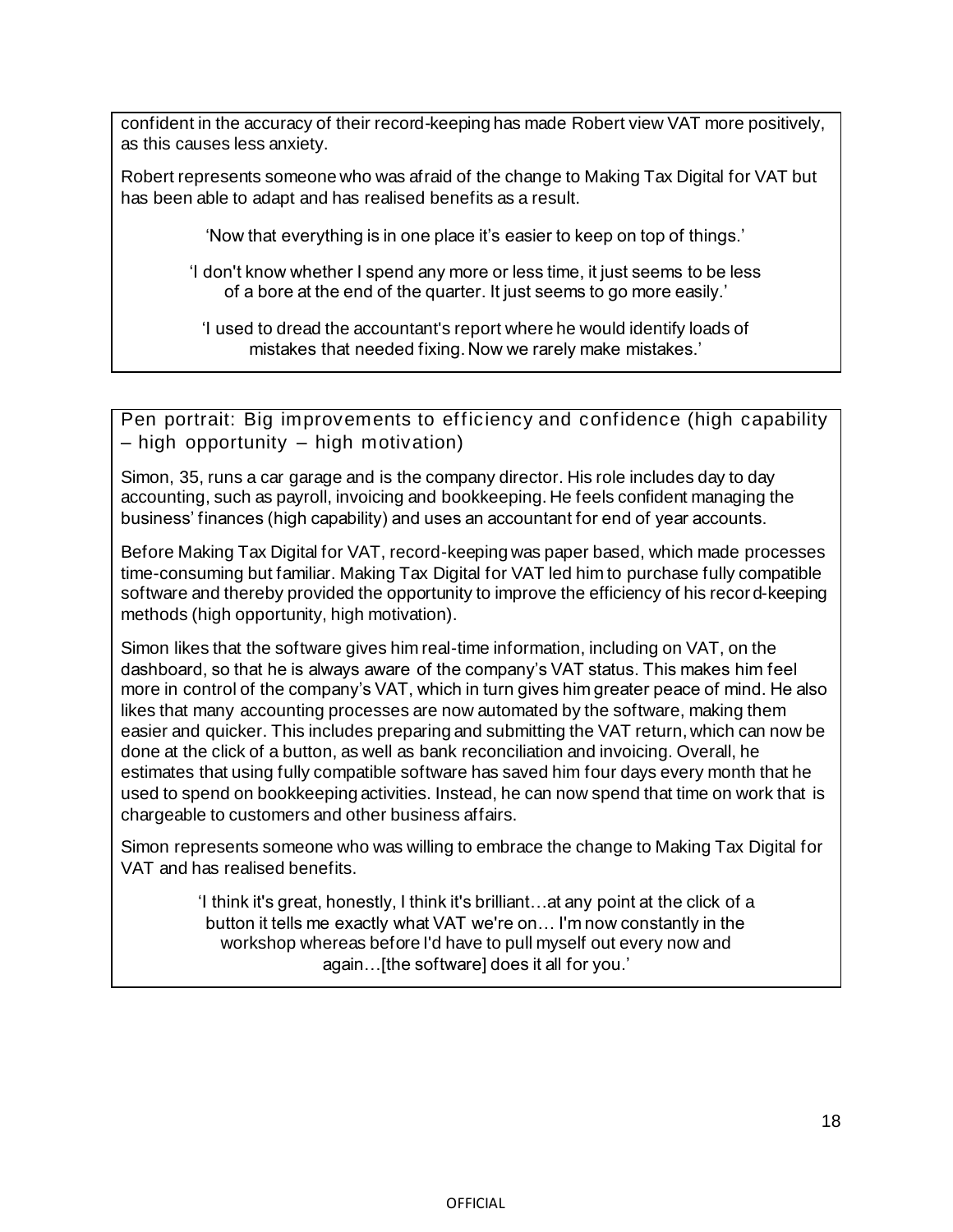# 4. Experiences of ongoing costs and benefits for fully compatible software users

This chapter explores the costs and benefits experienced by fully compatible software users which [previous quantitative research](https://assets.publishing.service.gov.uk/government/uploads/system/uploads/attachment_data/file/1003973/Impact_of_Making_Tax_Digital_for_VAT_-_HMRC_research_report.pdf) has shown to constitute the significant majority of Making Tax Digital for VAT businesses. We provide a descriptive account of businesses' experiences of using Making Tax Digital for VAT. We consider variations in how businesses perceived the costs and benefits of Making Tax Digital for VAT, identifying three groups of participants (those who felt the benefits outweighed the costs, those who felt neutral, and those who felt the costs outweighed the benefits). This chapter explores each of these groups in more detail.

#### Key findings:

Fully compatible software users typically experienced ongoing benefits which outweighed the costs of Making Tax Digital for VAT. Amongst these were participants who reported realising more benefits over time as their familiarity with the software increased.

Fully compatible software users who felt neutral about the costs and benefits of Making Tax Digital for VAT tended to have experienced a minor change and tended to have already been using accounting software. However, despite perceived neutral cost and benefits, they were still positive about Making Tax Digital overall and could see indirect benefits from the minor changes they had made.

Fully compatible software users who felt that the costs outweighed the benefits displayed similarities with bridging software users in terms of either having simple financial requirements or bespoke record keeping approaches.

Some fully compatible software users felt that there was scope for more benefits to emerge with more time and engagement. For them engagement has been curtailed by the COVID-19 pandemic.

There was consistency across participants who felt that the benefits outweighed the costs. These included saved time, increased VAT confidence and greater financial confidence, insight and control.

#### **4.1. The participants who felt neutral about the costs and benefits of Making Tax Digital for VAT**

Some fully compatible software users felt the costs and benefits of Making Tax Digital were neutral. They had already been using accounting software prior to the introduction of Making Tax Digital for VAT. This was up-to-date software which was straightforward to upgrade to be Making Tax Digital for VAT compliant. As a result, these participants had gone through a minor change when transitioning and were positive about Making Tax Digital for VAT overall. The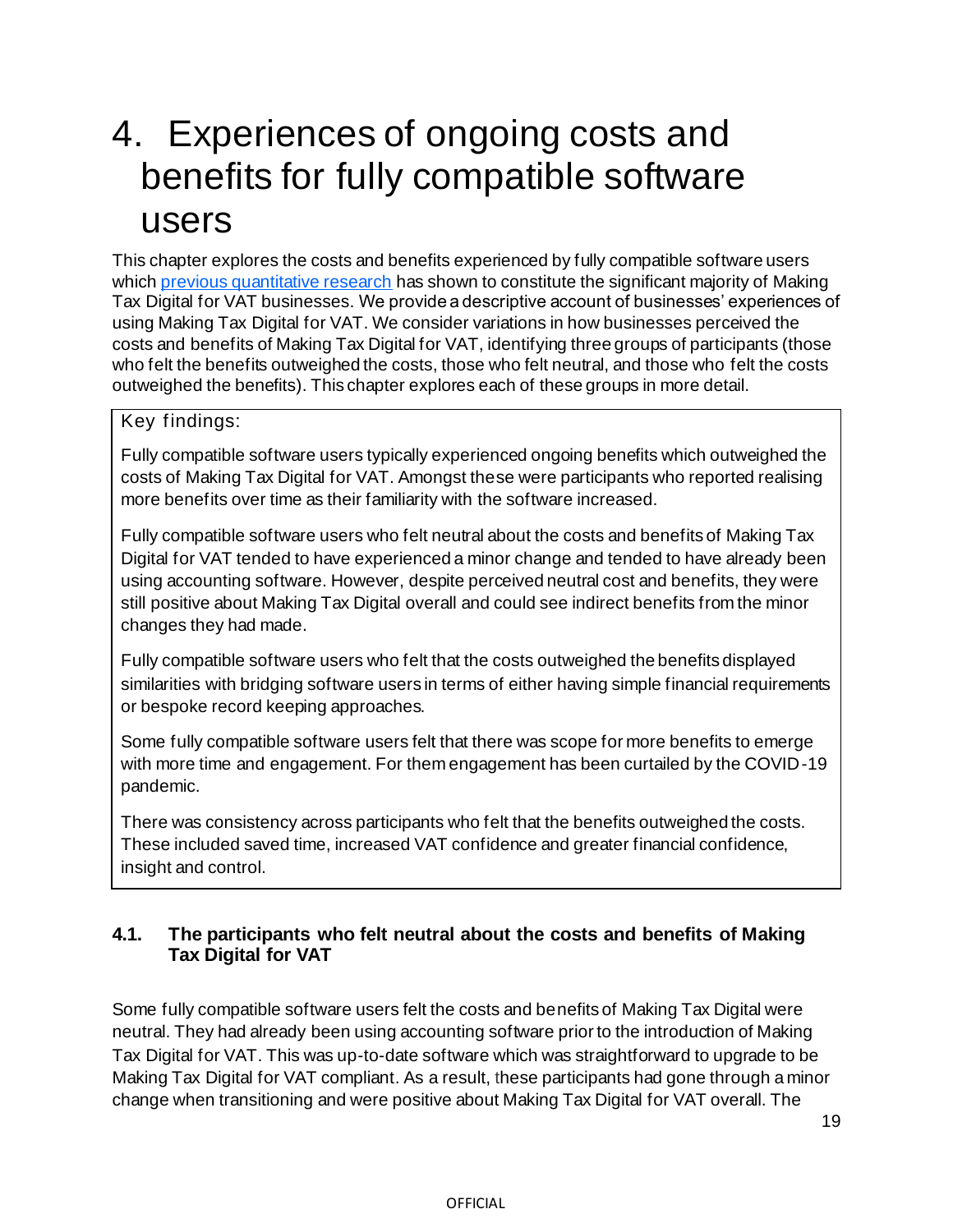direct impact on their record keeping had been minimal and so they had a neutral perspective on the costs and benefits. However, they recognised the value Making Tax Digital for VAT could offer in helping to reduce errors and increase digitisation more generally. And while it may have only resulted in a minor change, for some businesses this involved upgrading their software meaning they were able to access additional features.

'I was already using [a] market leader [before Making Tax Digital for VAT] and I'd been using it for so many years, I know it inside out so there's been no real difference for me'

#### **4.2. The participants who felt the costs of Making Tax Digital for VAT slightly outweighed the benefits**

Fully compatible software users who felt that the costs of Making Tax Digital for VAT outweighed the benefits had similar financial requirements, processes, and growth plans to bridging software users. They tended to be at the later stages of the business lifecycle, at which point their business focus was on maintaining the status quo. Winding down and retirement were potentially imminent, so their interest in innovation and change were more limited.

These participants felt that they had gone through a major change (moving either from legacy software or spreadsheets) in adapting to Making Tax Digital for VAT. They reported having struggled with using fully compatible software; often finding it complex and not user friendly. These participants also often tended to have simple financial requirements. For them, fully compatible software felt overly complex and sophisticated for their needs.

These poor user experiences had led to some participants losing trust and confidence in the fully compatible software, creating an emotional cost of anxiety and uncertainty. Those who were the least confident reported still relying on spreadsheets for checking their calculations in addition to using the fully compatible software. They were therefore spending additional time using both methods when preparing their VAT return. For some, this meant that they regretted their choice and may have adapted better to bridging software or an alternative software provider instead.

However, either through lack of awareness or understanding of the options, or because they were following advice from their agents or peers which directed them to fully compatible software, this was the approach they had taken. Based on their reported feeling and given their business setup and positioning within the business life-stage, these participants may continue to perceive that the costs of Making Tax Digital for VAT outweigh the benefits.

However, those fully compatible software users currently lacking in confidence in the software and relying on spreadsheets as 'back up' may move to only using fully compatible software. The motivation and opportunity to make this leap had in part been curtailed by COVID-19, which had pulled businesses' attention onto other areas and limited opportunities to make use of software features. Where COVID-19 had a significant impact on operations, businesses may also have fewer transactions than they usually do. Businesses have also been significantly distracted and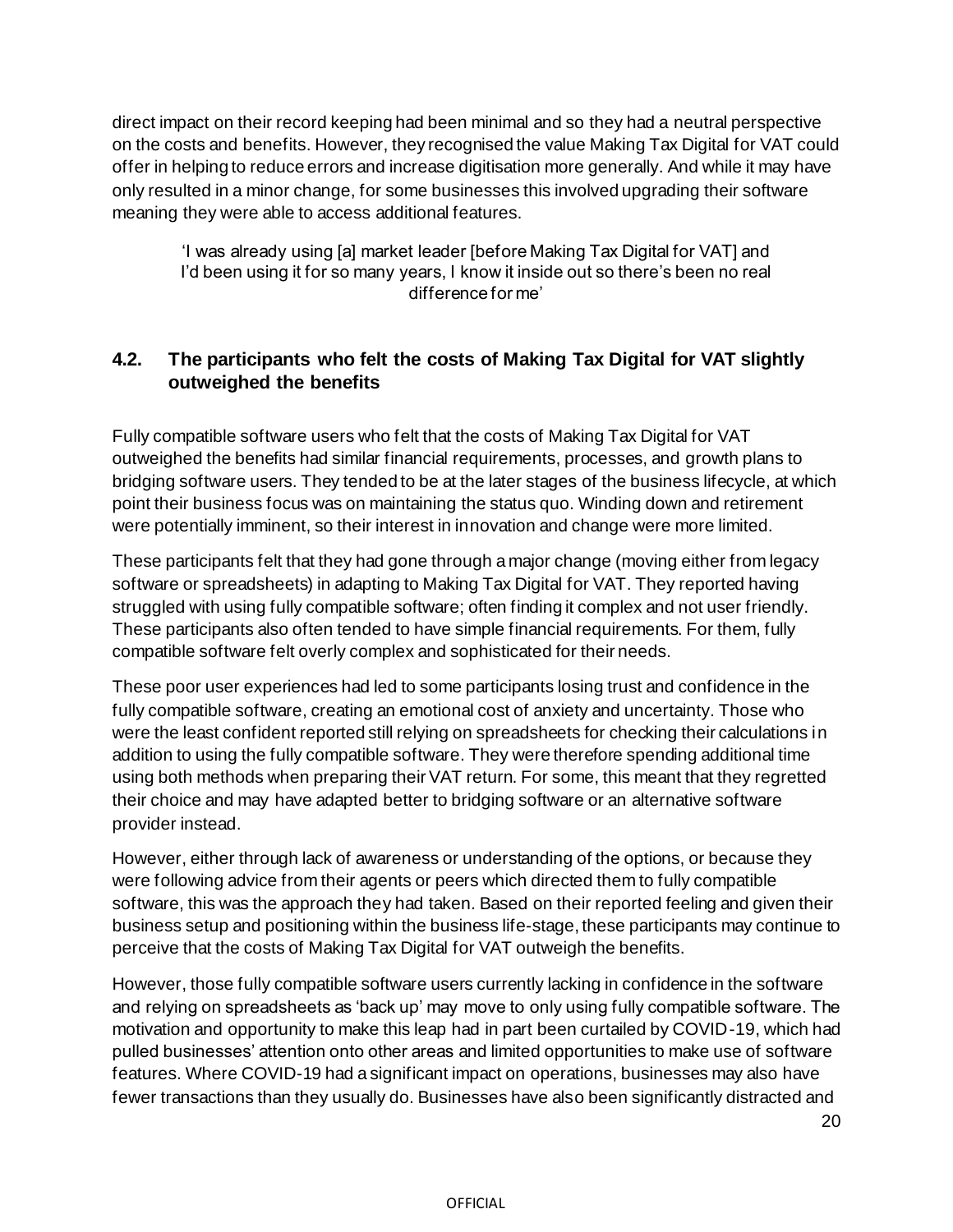disrupted by COVID-19. It has shifted focus away from change, onto survival and adapting to the 'new normal'.

> 'I know there are ways to make life easier like receipt capturing but at the moment I just don't need to use it as nobody is doing any travelling. Maybe when we're back collecting lots of receipts, I might look into it' (Small)

'I still have my spreadsheet in there just to make sure the calculation are right, or something has not messed up in my software or anything - just to make sure that both the numbers are corresponding with each other.' (Micro)

As people adjust to life with COVID-19 and business activities pick up again, businesses may well begin to engage with and make use of software features and therefore experience more benefits in the future. Therefore, the balance of costs and benefits may alter, as businesses utilise more features of the software and their confidence in it grows.

#### **4.3. The participants who felt that the benefits of Making Tax Digital for VAT outweighed the costs**

Fully compatible software users who felt that the benefits outweighed the costs tended to be more focused on growth and to be at an earlier stage in the business lifecycle. They also tended to be more able to adapt to change and were thinking and focussing on the long-term future of their business. They were willing to innovate and try new approaches which could be beneficial to them. They also tended to have multiple employees and a high number of financial transactions.

In the previous research, businesses with these characteristics expected to realise more benefits from Making Tax Digital for VAT over time. This research indicates that, given that additional time and familiarity, several benefits have emerged which they feel significantly outweigh the costs. These benefits will now be explored in detail.

#### **4.3.1. Reduction in scope for error**

The increase in automation which fully compatible software provides was recognised to have reduced scope for human error. As fully compatible software automatically spots inconsistencies, inaccuracies, and oddities within records, it mitigates against 'human error'. Users thought that the accuracy of VAT returns has increased with fully compatible software usage, particularly for those who previously used paper and calculators.

Increases in accuracy were reported by those with more complex VAT requirements. For example, some participants manage different VAT rates and software has been able to support with recognising these. Those using receipt capturing software also appreciated the elimination of manual data entry, where entering a wrong digit is easily done. Receipt capturing software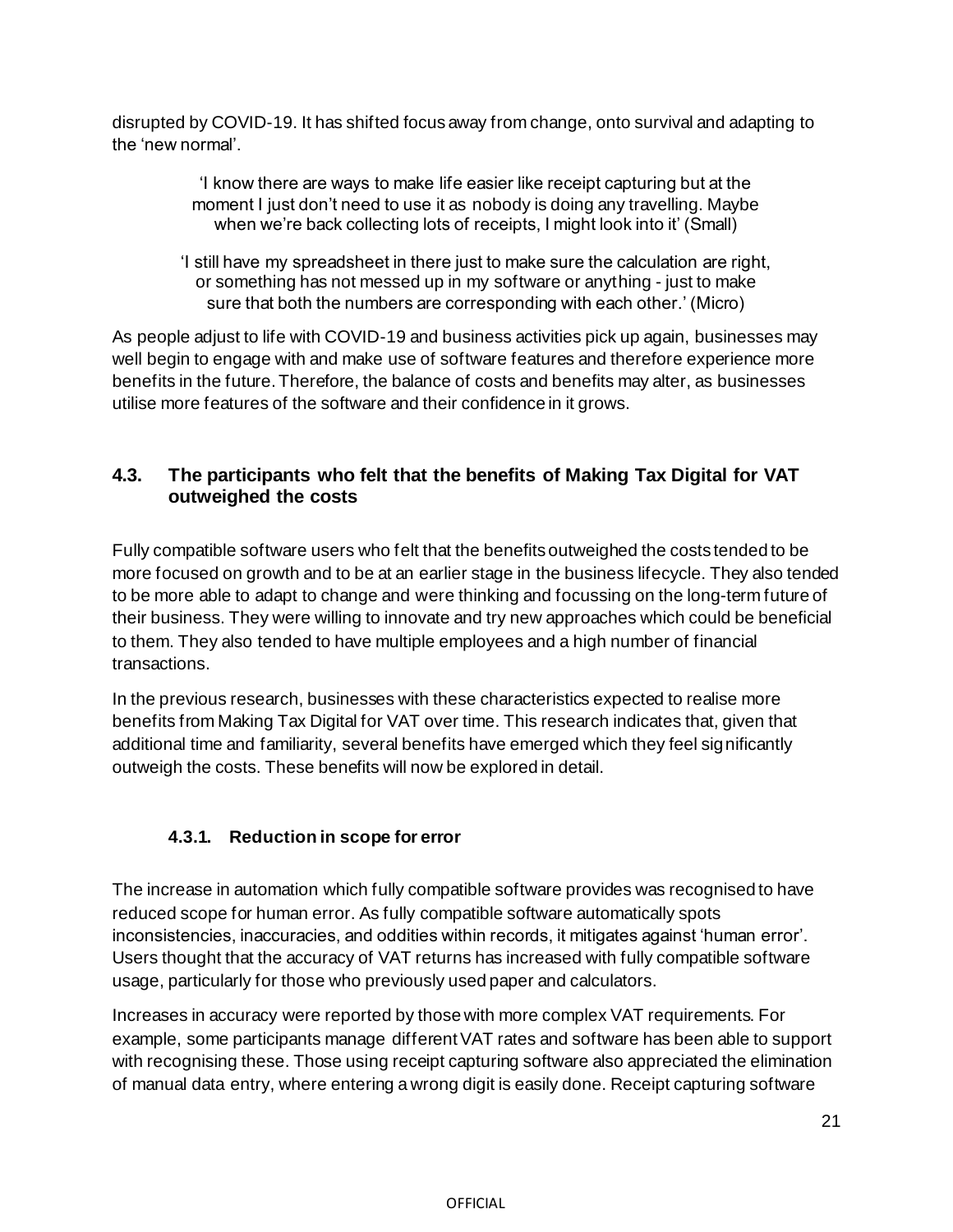also helped when keeping on top of multiple receipts and users appreciated that there was less risk of rushing and making mistakes or of losing receipts.

'The way it is now there's probably less chance of mistakes from human error, I would say.' (Micro)

'I think it's easier to be much more accurate and also to be confident that it's accurate.' (Small)

### **4.3.2. Time saving**

Time saving was identified as a key benefit. Participants who perceived this as an advantage had embedded their fully compatible software into day-to-day operations. This enabled them to keep on top of record-keeping in bite-sized chunks rather than as a single big task at the end of the month or quarter. This also meant that record-keeping, invoicing, and expenses were maintained and kept on top of when individuals were out of the office and 'on the go'.

'I'll probably be saving 4 days a month…frees me up as a member of staff for 4 days.' (Micro)

'Emotionally it feels that I'm working more on what I do best rather than finances.' (Small)

'It used to be a case of sitting down for probably a weekend, most of the weekend doing it all. But now half an hour a day, or an hour every couple of days and it's done.' (Micro)

Features of the software such as automatic invoicing have helped to save time and emotional effort. For example, if an invoice is overdue some software can automatically send reminders. One participant within the sample reported that they typically worked on client projects for years at a time. They previously found it stressful and anxiety-inducing having to chase up for overdue payments. Knowing that software would send reminders for them automatically if a payment was overdue, neutralised anxiety and stress.

Participants felt that the time saving created by using the software resulted in days that they had either invested back in the business or taken as leisure time.

#### **4.3.3. Increased VAT confidence**

Participants who had more exposure to the software and had embedded it into their systems and record-keeping processes reported having more confidence. This constant engagement with financial processes helped to increase their confidence and to ease the emotional burden around producing a VAT return. The VAT return process was now more familiar, and the elements which contribute to it were better understood.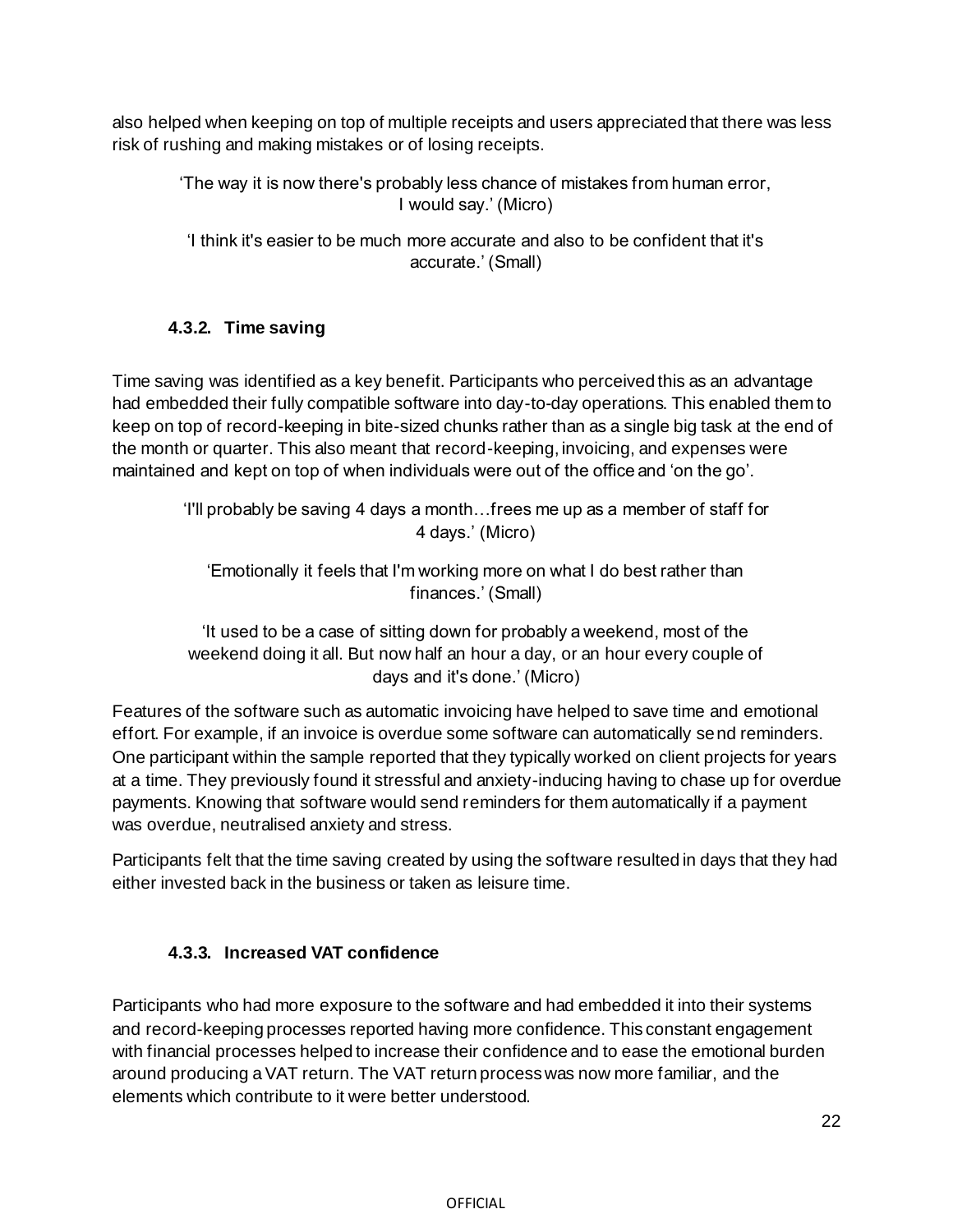This increase in confidence was reinforced by the trust which these participants placed in the accuracy of the software. Now that the software is familiar, they perceive that only a quick sense check is needed, rather than a comprehensive review.

> 'Now it automatically does it. If I make a typing error inputting the data, the software will tell me that it doesn't add up.' (Micro)

> 'I used to do the whole quarter's VAT all in one go because I hated it so much...it's now so much more straightforward, routine and it actually keeps me almost focused on the finances of the business as well, because you're doing these minor jobs every day.' (Nano)

### **4.3.4. Greater insight and financial control**

Greater insight and financial control were identified as benefits of using software by participants who felt that the benefits outweighed the costs. One example of this was that the software provided a means of easily seeing the businesses' finances; particularly what VAT is owed. This level of detail was not always as easy to access or understand in a spreadsheet.

Having this real-time financial clarity has helped build a feeling of control of the business finances. This has helped with planning for the future and more effectively being able to anticipate and mitigate challenges. There were participants who reported feeling out of touch with their business' finances prior to using fully compatible software. They now felt they had a clearer sense of how their business was operating and were better able to understand areas to focus upon and how to prioritise and inform future decisions.

In addition to this increased oversight, businesses also appreciated specific features offered by fully compatible software. Participants with high numbers of transactions, suppliers and clients reported being able to easily analyse data on their key audiences. Software f eatures can provide wider insight, for example, how sales and outgoings are performing compared to previous years. This can help inform decisions such as whether to change suppliers or to reach out to cold clients.

'The biggest positive change is I am intuitively more in touch with my finances. That has been the beneficial outcome of Making Tax Digital.' (Nano)

'Now all my receipts and invoices are just automatically linked to [software package] for me and I just need to look down on [software package], have a glance over everything, make sure there's nothing out of place. It's just all there, it's just so simple.' (Micro)

'At any point at the click of a button it tells me exactly what VAT [we owe.]' (Micro)

Digital tools such as receipt capturing, bank reconciliation, automatic invoicing and payment reminders were recognised as enablers of key benefits. However, their usage depended upon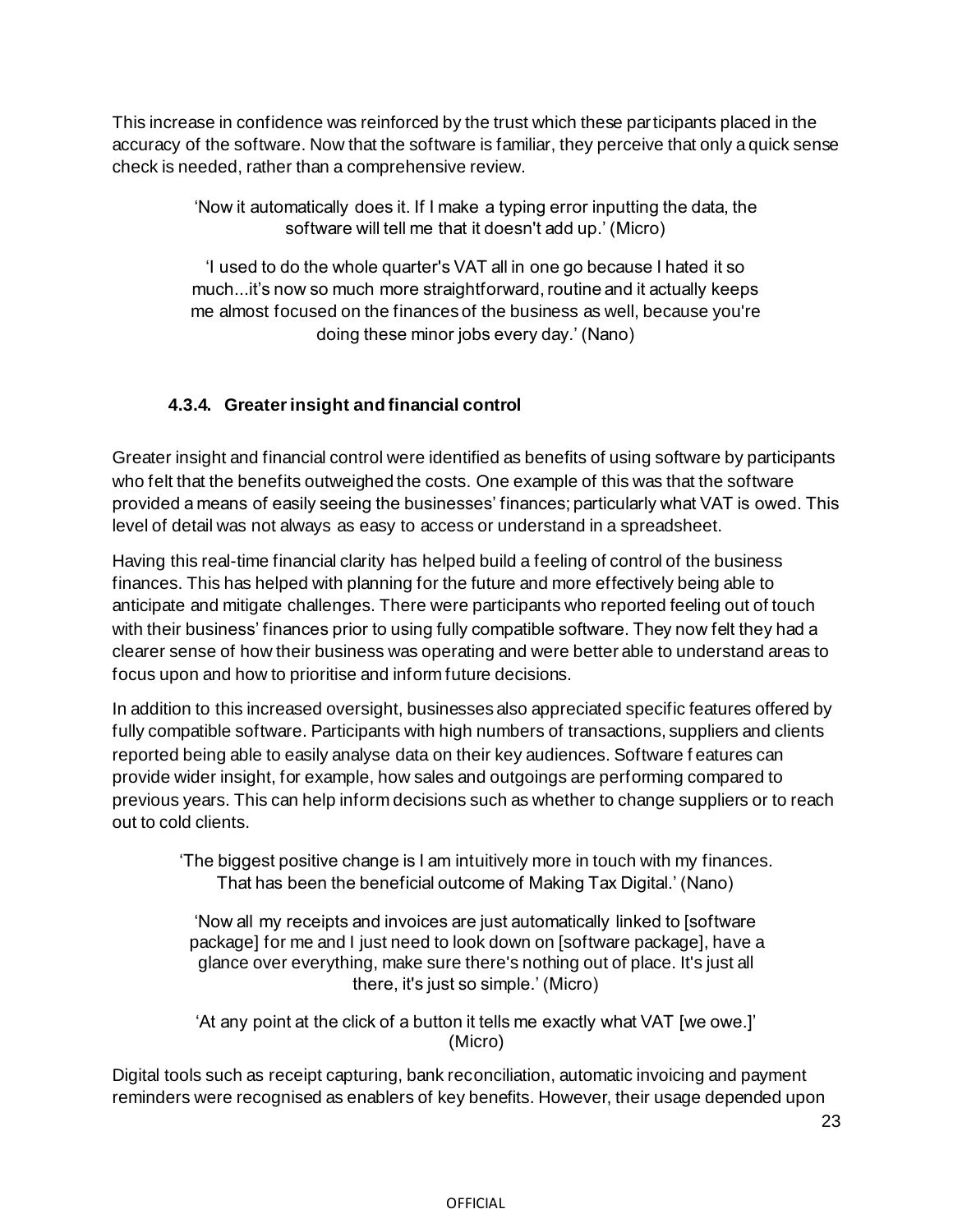perceived need. For businesses with more straightforward financial requirements, digital tools could be perceived as unnecessary or overly complicated. This perception could prevent engagement with digital tools and therefore with associated benefits such as increased financial insight.

# **4.4. Commonalities with the findings from the year one research**

At the time of this research, the transition for businesses to Making Tax Digital for VAT seemed mostly complete. Whilst we found businesses whose adaptation has been impacted by COVID-19, most of our participants had made the changes to complete transition. At the time of the year one research, both bridging software and fully compatible software users were still adjusting to the introduction of Making Tax Digital for VAT.

Despite the differences in environment and context between the two projects, commonalities and consistencies have been identified across both projects.

The same benefits were identified across both projects. More businesses may now be experiencing these benefits as they have adapted to Making Tax Digital for VAT and moved past the period of adaptation. As has been explored, due to the impact of COVID-19, there are still those who have yet to fully realise all of the benefits which fully compatible software has to offer. There was optimism that these would be embraced with more time.

There remain fully compatible software users who felt that the costs outweighed the benefits identified in year one. However, they previously tended to attribute the increased costs to the new approach. Now that they have adapted and are familiar with the software, a feeling that the software they have chosen may not be optimal for them or their business has emerged.

'It cost hundreds of hours transitioning over [to full software]. If I was to do the process again, I would use bridging software.' (Nano)

As with the year one research, fully compatible software users who had previously used software largely felt neutral about the costs and benefits of Making Tax Digital for VAT.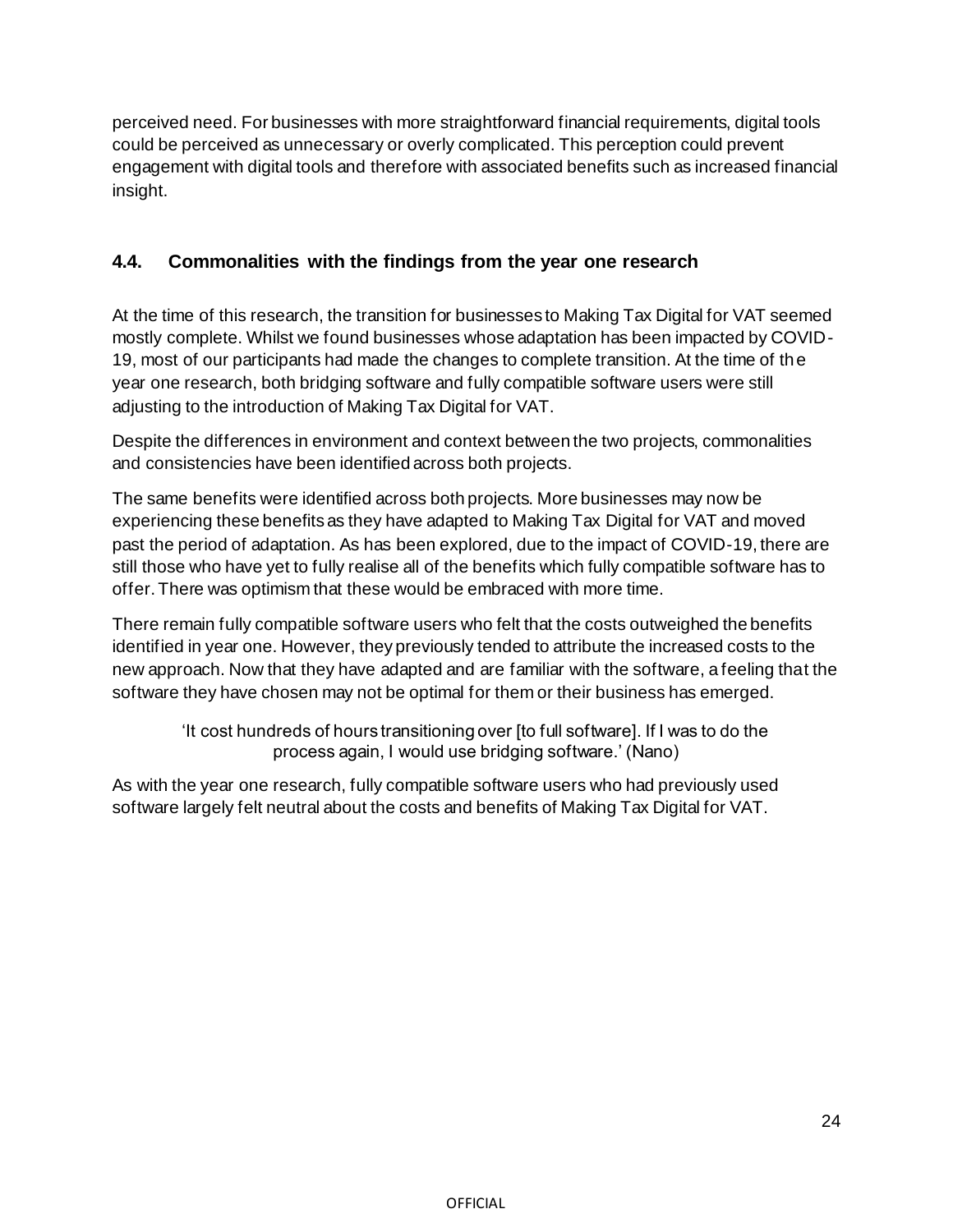# 5. Experiences of ongoing costs and benefits for bridging software users

This chapter explores the experiences of those using bridging software. This includes insight into the awareness and understanding of digital links and how bridging software was viewed in this research compared to [year one research.](https://assets.publishing.service.gov.uk/government/uploads/system/uploads/attachment_data/file/968418/HMRC_research_report_605_-_Exploring_the_costs_and_benefits_of_MTD_for_VAT.pdf)

#### Key findings:

Participants using bridging software were generally frustrated about the mandation of Making Tax Digital for VAT. This was consistent with the year one research and is suggestive that the behaviours and approaches taken to deal with Making Tax Digital for VAT are now likely to be entrenched.

Bridging software users tended to perceive that the costs of Making Tax Digital for VAT outweighed the benefits. The costs experienced related to the increased time required to submit a VAT return. However, there were participants who worried about the cost of their bridging software increasing or being discontinued.

The main benefit identified was seen as being 'minor'. This benefit related to how the bridging software digitally pulls information from the spreadsheet into HMRC, eliminating a manual intervention.

There was high awareness of the requirement to have digital links. However, instances of inadvertent non-compliance were reported, particularly amongst participants who were using legacy software which is not compatible with bridging software.

Despite ongoing frustration over the requirements of Making Tax Digital for VAT, there was acknowledgement that bridging software allowed for continued use of spreadsheets. As a means of enabling compliance, bridging software was therefore recognised as an acceptable compromise between some small businesses and HMRC.

#### **5.1. Experiences of ongoing costs and benefits for those using bridging software**

Businesses using bridging software tended to have less complex financial operations with few transactions, their VAT return in particular required few calculations compared to businesses in our sample who were using full software. Participants also tended to be at the later stages of the business lifecycle. Their focus was upon maintaining the status quo and thinking about winding down to retirement, rather than on growing their business. Bridging software users also tended to have simple financial requirements. However, there were businesses within the sample with more complex financial requirements and bespoke software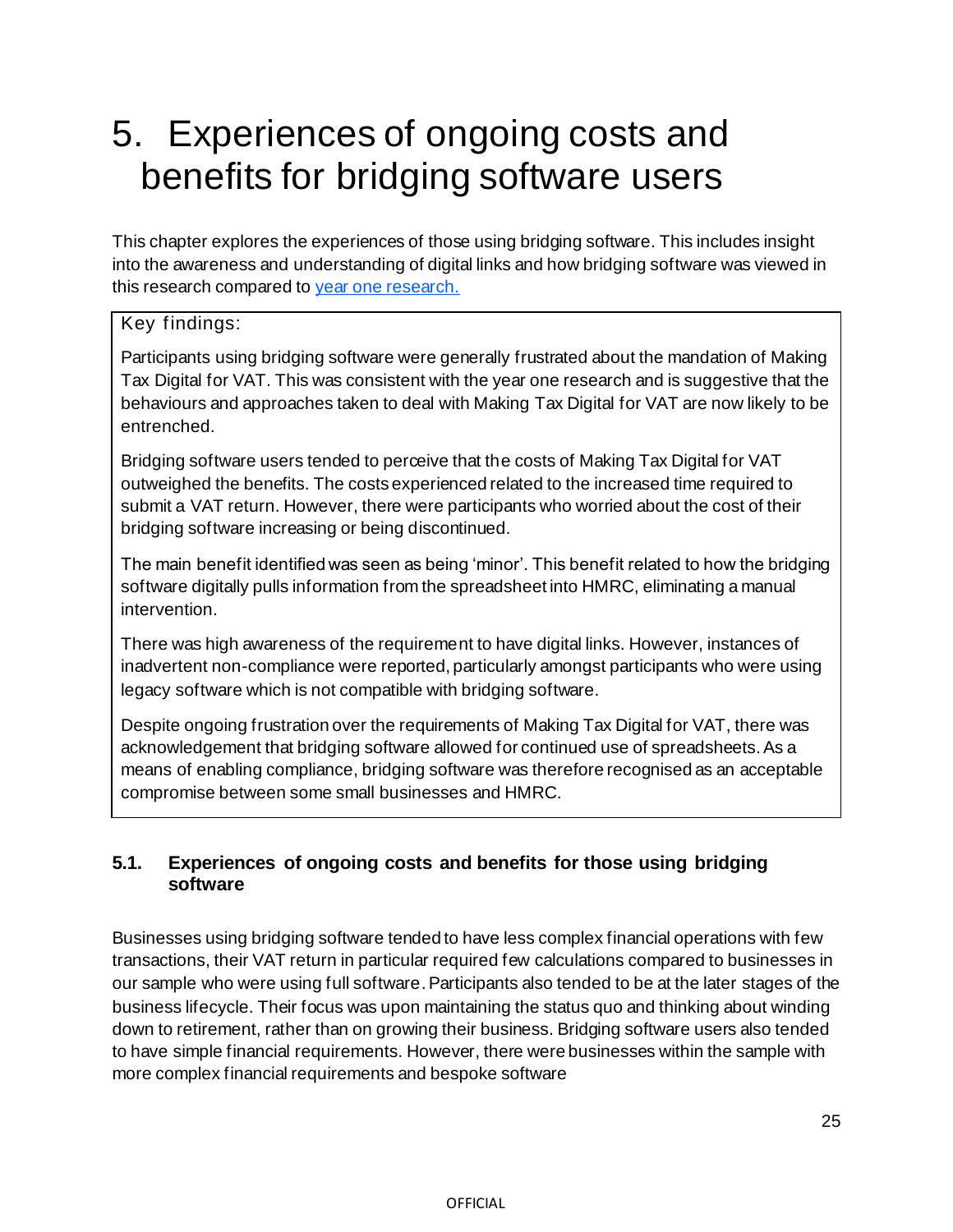Participants with more complex requirements tended to have invested time, energy and money in ensuring their financial processes were as efficient as possible. This meant their processes and software were bespoke to both the business and the individuals responsible for the VAT return. These participants felt that their processes could not be improved. For them, Making Tax Digital for VAT did not offer benefits, as they felt they had a system which already worked in the best way possible. This investment in bespoke processes and software has led these businesses to be more entrenched, having created other processes and systems to support this preferred way of working.

Whilst they were mostly confident using a computer and spreadsheets, they reported feeling uncomfortable with new technology applications. Adapting to fully compatible software was therefore seen as being a big step which was too far away from their comfort zone. Furthermore, there was a perception that the full software options consisted of large expensive packages which would be overly complicated for their needs.

> 'I need to be very efficient as I'm a one-man band. I can do the VAT return in under an hour and a half, I'm not looking to change anything.' (Nano)

We also found a lack of clarity for some regarding the language of Making Tax Digital for VAT. There were participants who felt their VAT process was already digital because they were using computers, spreadsheets and submitting figures via HMRC's website. This confusion built into early resistance towards Making Tax Digital for VAT. Whilst a point of confusion for participants, this had not led to active resistance as it had done at the point of Making Tax Digital's introduction.

'It was digital anyway. I didn't ring up somebody. You know, I didn't write it in a quill pen and send it in the post to somebody at HMRC who opened a paper envelope and transcribed the data from my handwriting into their own.' (Nano)

This frustration has been further compounded by a sense that Making Tax Digital for VAT is really aimed at larger businesses or businesses with more complex setups which could benefit from the features that fully compatible software offers. For small businesses with simple financial requirements the prospect of using fully compatible software was not felt to be worthwhile. They doubted they would benefit from the additional features and felt that such a significant upgrade would be 'overkill'. This created some frustration for them at being amalgamated with other businesses who could benefit, with what was perceived to be little consideration for their needs.

This frustration was reported i[n the previous research](https://assets.publishing.service.gov.uk/government/uploads/system/uploads/attachment_data/file/968418/HMRC_research_report_605_-_Exploring_the_costs_and_benefits_of_MTD_for_VAT.pdf). In this study frustration was reported as feelings of resentment about being forced to go through an unasked-for change. This ongoing frustration after Making Tax Digital for VAT has had time to bed-in suggests that some businesses may never view the benefits of Making Tax Digital for VAT as being greater than the costs.

In addition to the generalised frustration expressed within the bridging software sample, there was also a niche cohort whose frustration related directly to HMRC's compliance requirements. These tended to be legacy software users who were open to upgrading their software but felt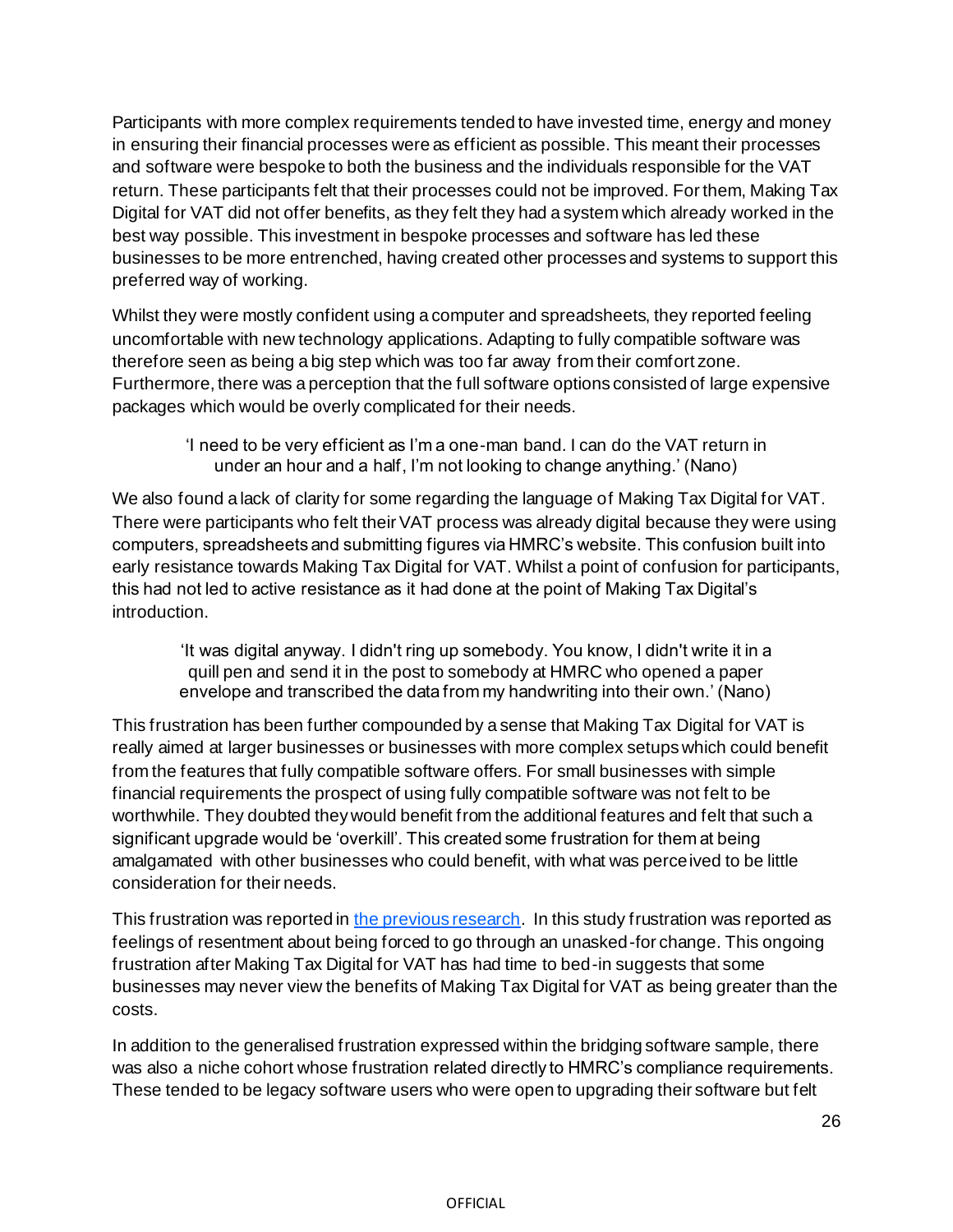trapped by the need to maintain seven years of financial records. Their perception and concern was that transferring across so many backdated records would incur heavy costs (in both time and money) which they were unable to afford. They therefore felt trapped, against their choice and frustrated.

#### **5.2. Awareness and usage of digital links**

Within the sample of bridging software users, awareness of the requirement to have digital links was high[. A digital link as defined by HMRC is:](https://www.gov.uk/government/publications/vat-notice-70022-making-tax-digital-for-vat/vat-notice-70022-making-tax-digital-for-vat) 'A digital link is an electronic or digital transfer, or an exchange of data, between software programs, products or applications.'

Digital links were understood to be the mechanism which eliminated the need for data to be moved from one source to another via a manual intervention such as through copy and paste.

There was also high awareness that from April 2021 digital links were a mandatory requirement. Businesses had received alerts directly from HMRC as well as from agents about the requirement.

The rationale behind digital links to limit 'manual' intervention was well received. It was understood that limiting human intervention would lead to a reduction in simple errors such as incorrect digits being entered accidentally, thereby increasing the accuracy of VAT returns.

However, questions were raised over when a digital link begins and whether it is possible to have data entered without some form of manual intervention. For example, those who were currently copying data from an e-mailed invoice or manually entering from a paper receipt or invoice queried how this process could be digitised.

'I've used digital links for a while. If you know it's quite easy really' (Micro)

'You're never going to get rid of that manual interface. Not efficiently anyway. When you've got an automatic implant in my brain that means that I can control my invoicing and payments without having to type anything, let me know.' (Nano)

There also appeared to be confusion over the requirement to have a complete digital trail from the point that data has been entered into software. Some participants described using bridging software to submit their return but had copied and pasted in other aspects of record keeping when creating the VAT return. These participants could be inadvertently non-compliant. For example, businesses with outdated of bespoke legacy record keeping software, which was incompatible with bridging software, were manually transferring data via cut and paste but were unaware this was non-compliant.

> 'The only difference is now I have to cut and paste from my accounting package to a spreadsheet instead of straight into an online form.' (Nano)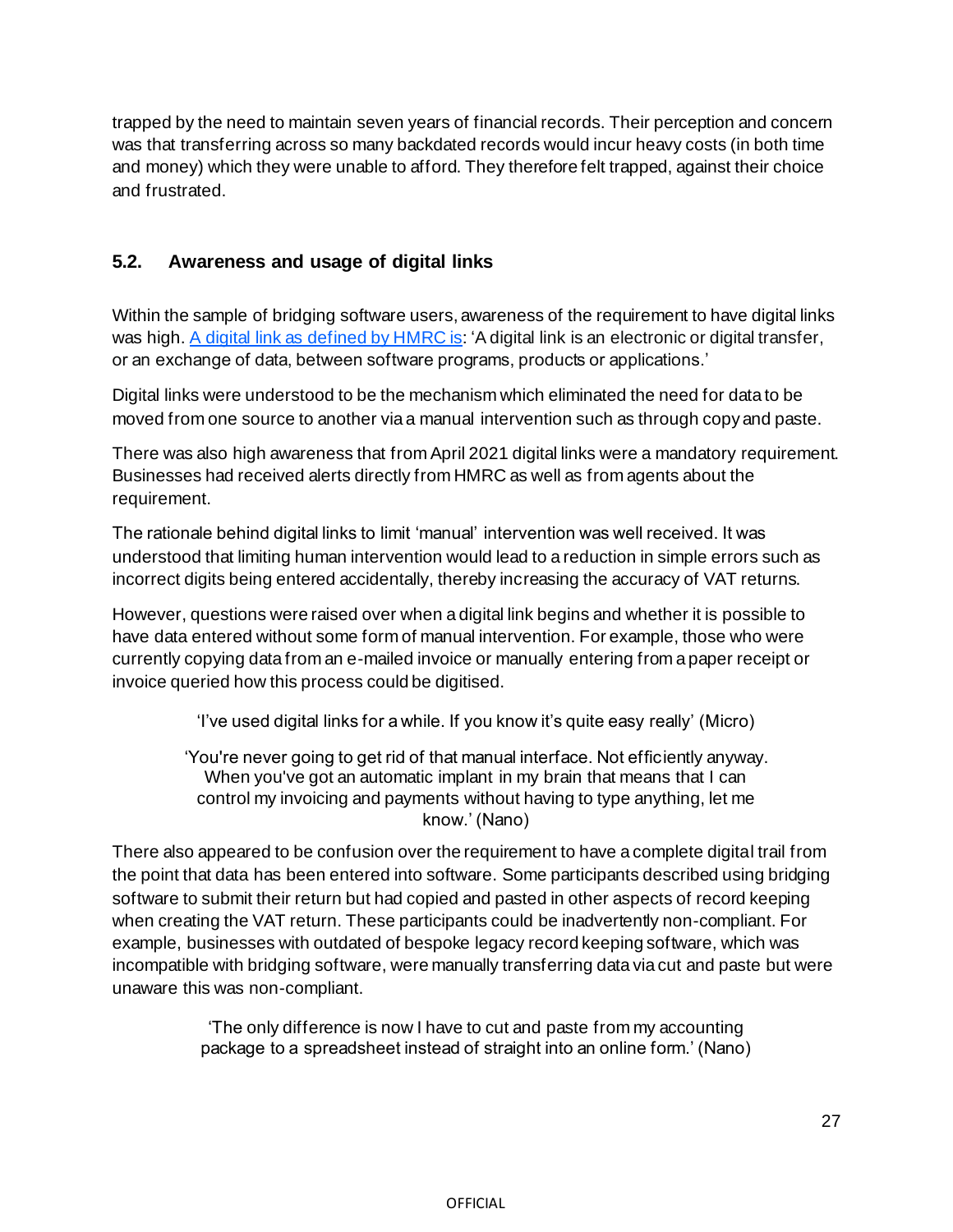Participants using incompatible legacy systems also reported perceived challenges with transferring to a new record keeping system. They felt that a significant financial investment would be required to enable the transfer of records from legacy software to fully compatible software.

# **5.3. Costs of bridging software**

For bridging software users, costs such as additional time and perceived 'hassle' were consistent with the findings from the previous research suggesting these costs are unlikely to abate as time goes on.

Participants felt that they now had to go through additional steps such as logging into their bridging software and uploading spreadsheets in order to submit their VAT return. The amount of additional time taken varied within the sample, although those lacking digital confidence typically took longer than others. The digitally unconfident audience included participants who did not have access to a computer and so had to rely on friends and family to be able to create and submit their VAT return. These participants also reported spending longer on creating their return due to slower typing speed and needing to repeatedly check that they had used the bridging software in the correct way.

Participants who were digitally confident recognised that the process takes less time now than when they first started using software due to now having familiarity. This was not seen as being a positive given that overall, the process still takes longer than it did before Making Tax Digital for VAT.

> 'The VAT return has gone from taking me about an hour a quarter to taking me 3 or 4 hours a quarter and costing me money. I now have to pay for software to submit it to HMRC.' (Micro)

'It's added time, it's a real pain and it produces no extra security whatsoever just because HMRC won't take in any standard format' (Micro)

'It was all a bit silly really because I'm in the same boat but just have to use another company to submit what I used to submit.' (Small)

An ongoing non-financial cost for bridging software users was anxiety about whether they would need to change or update their bridging software in the future. This cost tended to be prevalent amongst those businesses whose initial experiences finding bridging software had been stressful and time consuming. These participants were anxious about needing to repeat the process again, potentially with an even smaller pool of available software providers.

This cost was not found i[n the previous research](https://assets.publishing.service.gov.uk/government/uploads/system/uploads/attachment_data/file/968418/HMRC_research_report_605_-_Exploring_the_costs_and_benefits_of_MTD_for_VAT.pdf). It is likely that this has emerged in this research due to a perception that bridging software providers could end free trials and even the provision of the bridging software itself, leaving fully compatible software as the only alternative. This perception was driven both by direct experiences of free trials of bridging software ending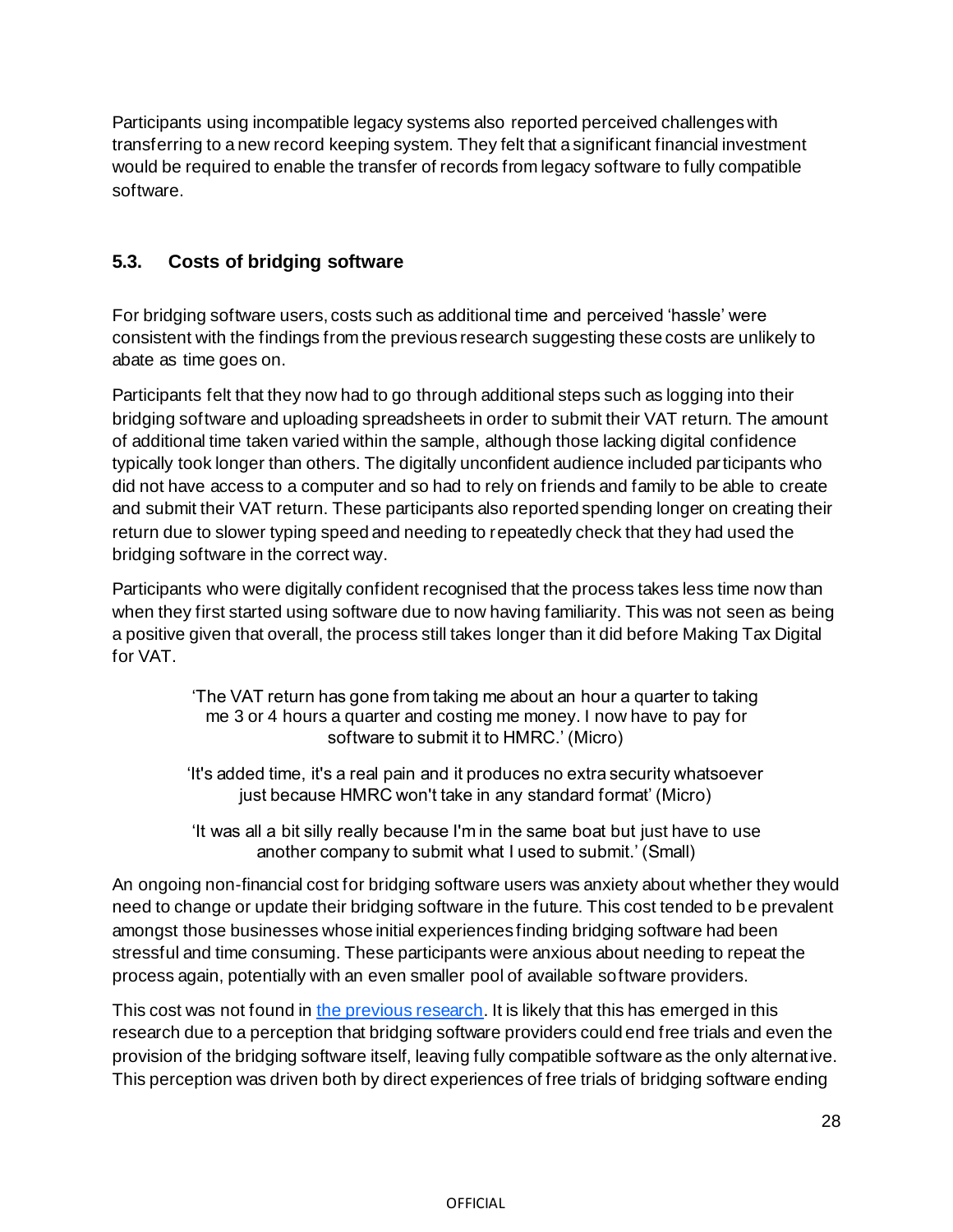and speculation that providers would discontinue bridging software. <sup>5</sup> Furthermore, as more time has passed, and familiarity with the bridging software used has increased, so has concern about trials ending. This anxiety was particularly acute amongst those using free or very cheap software who anticipated an increase in fees as providers end free trials and special offers.

'I do worry about the cost of the software going up as I'd have to shop around to find one as straightforward as I use now.' (Micro)

'I used free bridging software for the first year but now I pay. I changed because they applied a massive charge after the first free year' (Micro)

### **5.4. Benefits of bridging software**

For participants using bridging software, the perceived benefits included a reduction in scope for error and lower accounting fees, although as the reduced risk and fees were small, these were considered minor. The main benefit was that bridging software acting as a digital link into HMRC removes the need to copy and paste figures at the point of submission. For many of those within the sample, this was previously the only manual part of their VAT submission and therefore was recognised to help eliminate potential errors. However, participants' perceptions were that they were not making any errors or inaccuracies in their returns prior to Making Tax Digital for VAT. They therefore did not see this benefit as being of relevance to them.

Participants who had progressed from using paper ledgers to spreadsheets with bridging software did however perceive a further benefit. These participants reported saving on accountancy fees due to being able to digitally share their records with their accountant, saving their accountant considerable time.

> '[Direct digital links have] taken out the manual error of going from one spreadsheet to another.' (Micro)

'My accountant used to charge me a lot more money for doing my end of year accounts. Previously I used to give him a shoebox of paper and now I give him a spreadsheet.' (Micro)

For bridging software users, the perceived value of bridging software was that it enabled them to continue using spreadsheets for preparing their VAT return. The lack of features, such as automatic calculations, to improve financial confidence and oversight were not seen as negatives as they were recognised as not being part of the bridging software offer.

The introduction of digital links had also had little impact on perceptions of financial confidence and accuracy. This lack of impact was partly due to digital links being a means of automating the transfer of data, rather than also automating calculations. Therefore, if an error was made in the calculations, digital links would transfer this error throughout, rather than correcting or

 $^5$  It is important to note that at the time of publication HMRC has no plans to end the provision of bridging software.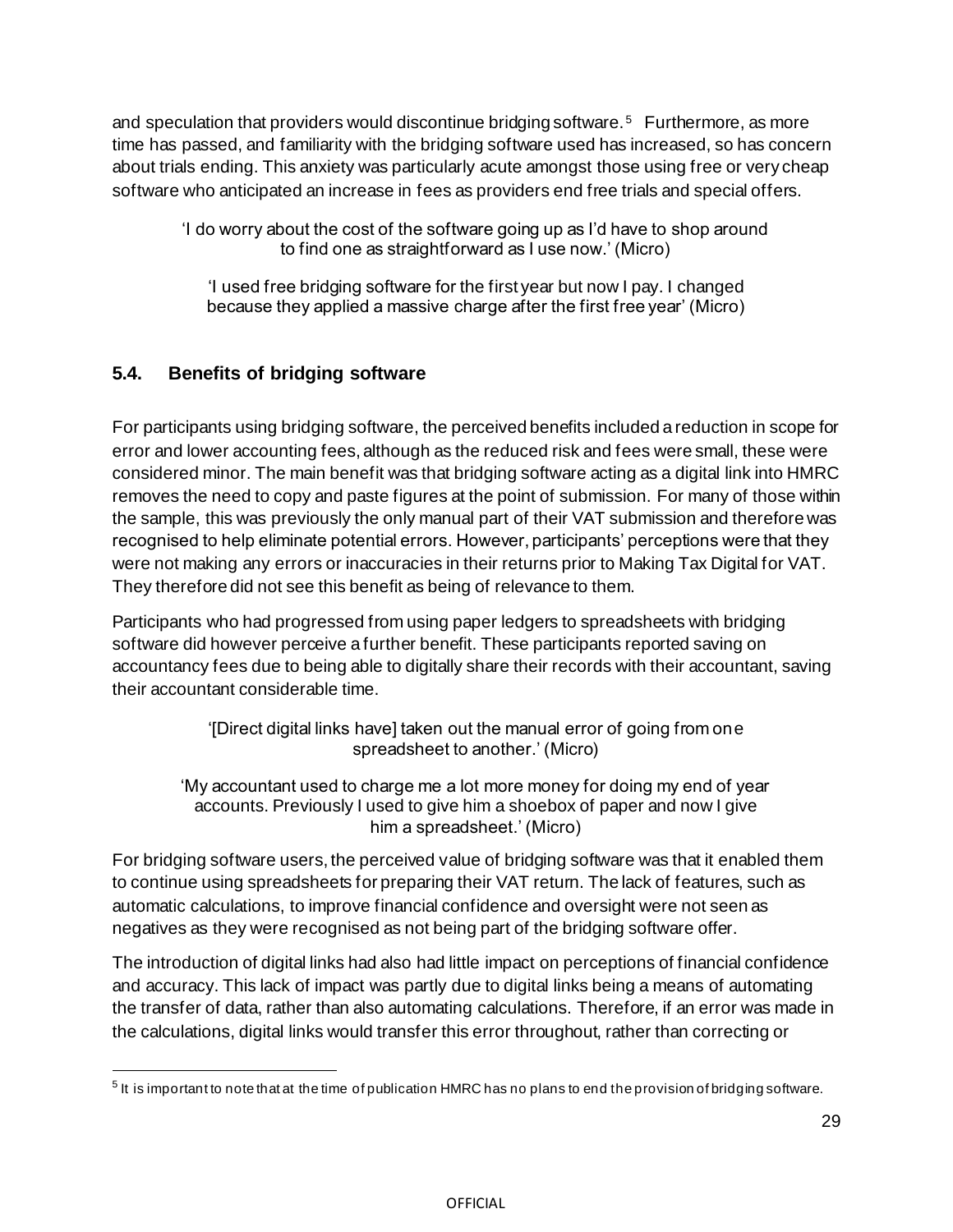spotting it. It was acknowledged that bridging software did not have the features to be able to spot or correct inaccuracies and this was accepted. However, bridging software users were already confident in their processes and systems. From their perspective, there was little to no scope for improvement, even if they were using fully compatible software.

#### **5.5. Comparison to the findings from the year one research**

There was commonality in the types of businesses in this sample who were using bridging software and the bridging software users from the previous research. These businesses tended to have simple transactions and operations which were very tailored to their needs. Participants in both projects also tended to lack digital confidence.

Whilst there were commonalities in the types of participant, a distinction has emerged amongst the bridging software audience and their views towards bridging software. This distinction has emerged over time as evidenced by the difference in findings between the two projects.

At the time of the previous research, bridging software users were still adjusting to the introduction of Making Tax Digital for VAT. There was frustration both over the disruption of change and the requirement to change at all. There was resistance to accepting that this was a requirement which was here to stay.

This research indicates that bridging software users still feel a sense of resistance to Making Tax Digital for VAT and frustration over the change they had been obliged to undergo. However, despite this frustration, there was a sense that they were starting to accept that this is how they will have to submit their VAT returns from now on. This move towards acceptance was not evident in the previous research.

In addition to accepting that they would need to continue using bridging software, there was a perception that the alternative (full software options) were expensive packages which would be overly complicated for businesses like theirs. Therefore, bridging software was seen by participants as an acceptable compromise between small businesses and HMRC. It was welcomed as an alternative to having to substantially change their record keeping approach.

> 'The alternative [fully compatible software] would have been like a sledgehammer to crack a nut!' (Micro)

'Not big enough to warrant a massive accounting software...bridging software was a godsend.' (Micro)

'I was worried we were going to have to overhaul our whole invoicing system – I wouldn't know how to start; I just know how to make gates!' (Micro)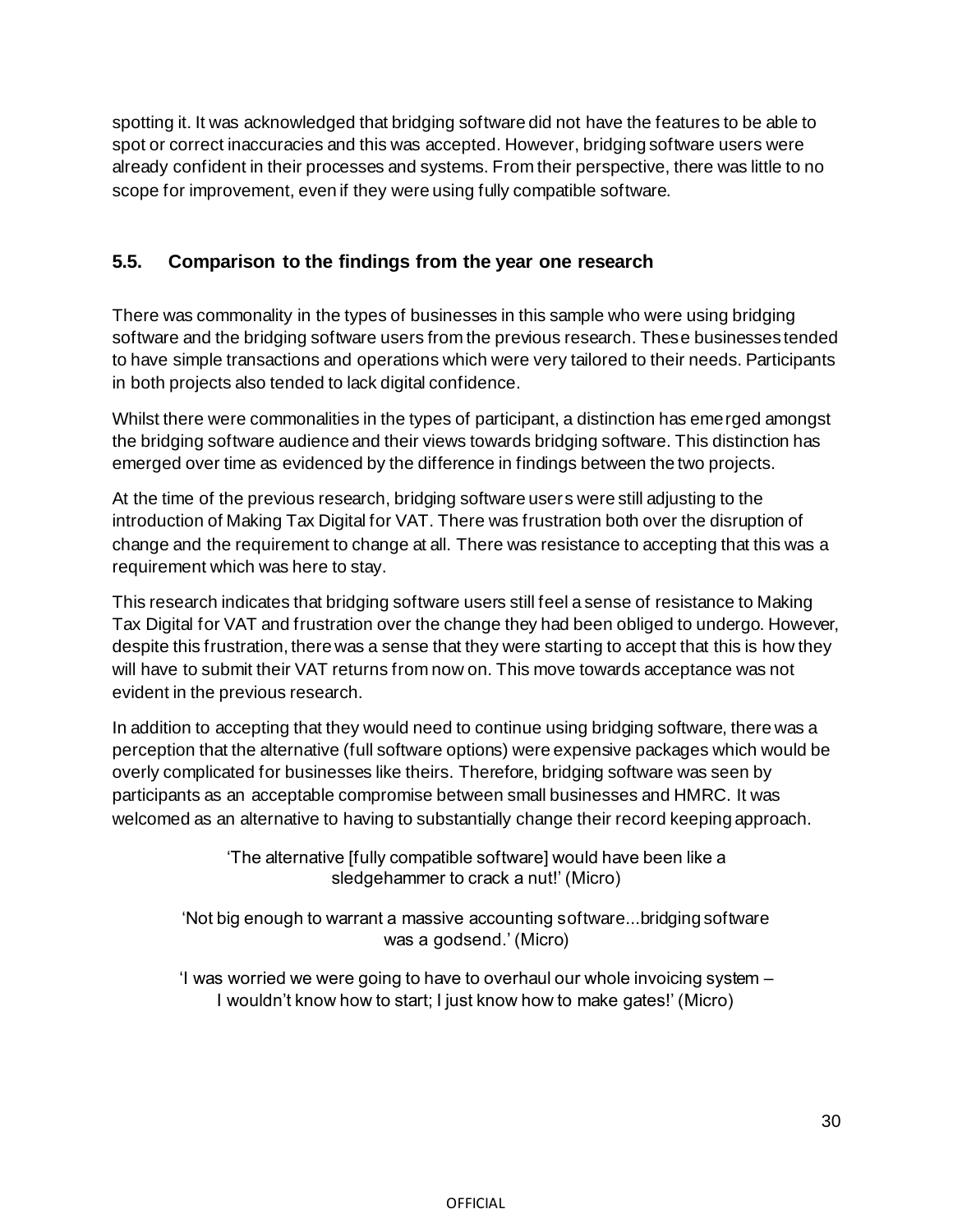# 6. Conclusions

This qualitative research sought to develop a better understanding of what the cost and benefits of Making Tax Digital for VAT have been in the second year of mandation for small businesses. In this chapter we reflect on the research questions, how these findings compare to previous research conducted in the first year of mandation and consider lessons from the research.

To recap, the core objectives of this research were to understand the impact of record-keeping behaviour change in response to MTD for VAT in the second year of mandation on:

- ongoing costs and benefits experienced by businesses
- scope for error and failure to take reasonable care
- whether/how these costs and benefits vary by record-keeping approach taken

It is important to remember that the findings from the research are based on a qualitative sample with responses representing the full range of previous record-keeping behaviour of the participants. The findings can therefore not be generalised for the wider population.

#### **6.1. Reflections against the research objectives**

The findings on ongoing costs and benefits of Making Tax Digital for VAT varied considerably between the two approaches to record-keeping (bridging software / fully compatible software). Therefore, here we reflect on findings relative to each of those separately.

#### **Ongoing costs and benefits for those using fully compatible software**

For those who transitioned from legacy software or spreadsheets the costs of fully compatible software were identified as being the following:

- the cost of either upgrading existing software or purchasing new software
- the cost of additional time spent building familiarity with the software

Participants with simple financial requirements and those winding down may have adapted better to bridging software instead. For these participants, bridging software may have been a less disruptive transition to make, enabling them to maintain their core processes.

The ongoing benefits of fully compatible software were identified as being the following:

- greater insight and financial control from software features and digital tools such as receipt capturing and automatic invoicing
- increased accuracy of returns and records
- increased financial confidence and oversight
- increased VAT confidence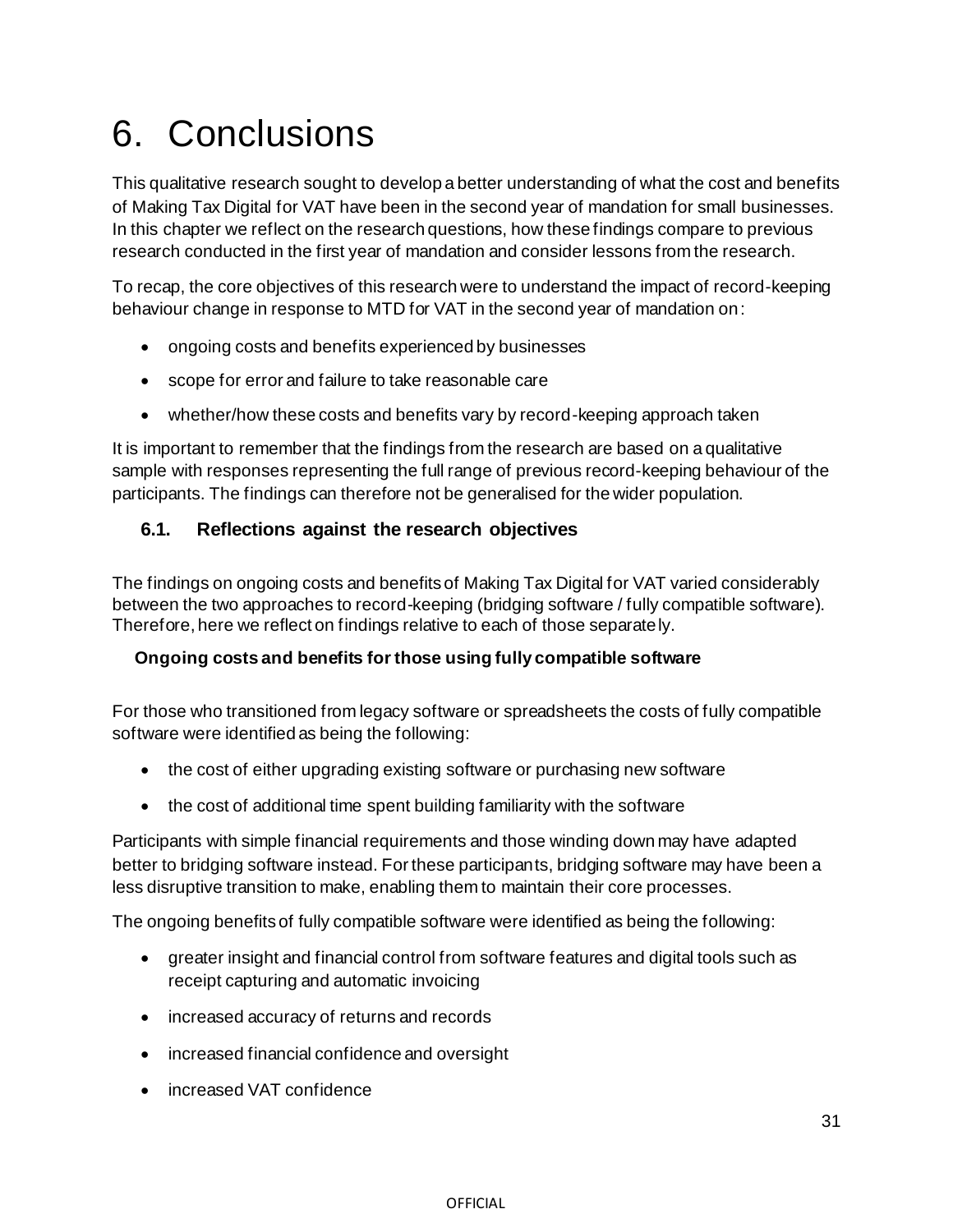#### • saved time

Fully compatible software users were able to access a wider range of benefits than bridging software users. The features which are available and the opportunities to incorporate these features into the day-to-day running of the business meant there was greater scope for improvement. For those already using software, there was the benefit of minimal change to their record keeping practices.

#### **Ongoing costs and benefits for those using bridging software**

The ongoing costs of bridging software were identified as being the following:

- cost of bridging software (typically an annual fee)
- additional time and effort for an extra process of submitting a VAT return

A further cost for bridging software users related to the emotional cost of participants worrying about free options ending or the cost of software increasing. However, this cost depended on the participant's choice of software provider and whether they had indicated plans to increase the cost or discontinue the product.

The ongoing benefits of bridging software were identified as being the following:

- one less manual intervention, thereby less risk of common errors (such as typos or decimal points in the wrong place)
- that it is an alternative to fully compatible software. This means businesses can continue using existing working practices and minimise perceived disruption

Bridging software users knew that they were using a basic approach and they were content. However, it provided a means to keep using their spreadsheets and previous record keeping approaches. For them, no feature of fully compatible software would be more attractive than this perceived benefit.

#### **Impact on scope for error and failure to take reasonable care**

It is challenging to determine the impact of Making Tax Digital for VAT upon scope for error and failure to take reasonable care. This is due to participants having a perception that they were not making errors or inaccuracies in their returns prior to Making Tax Digital for VAT.

However, participants were able to identify the benefits Making Tax Digital has on errors:

- digital links in bridging software could help to minimise manual errors
- features within fully compatible software could spot inconsistencies, inaccuracies, and oddities within records and mitigate against 'human error'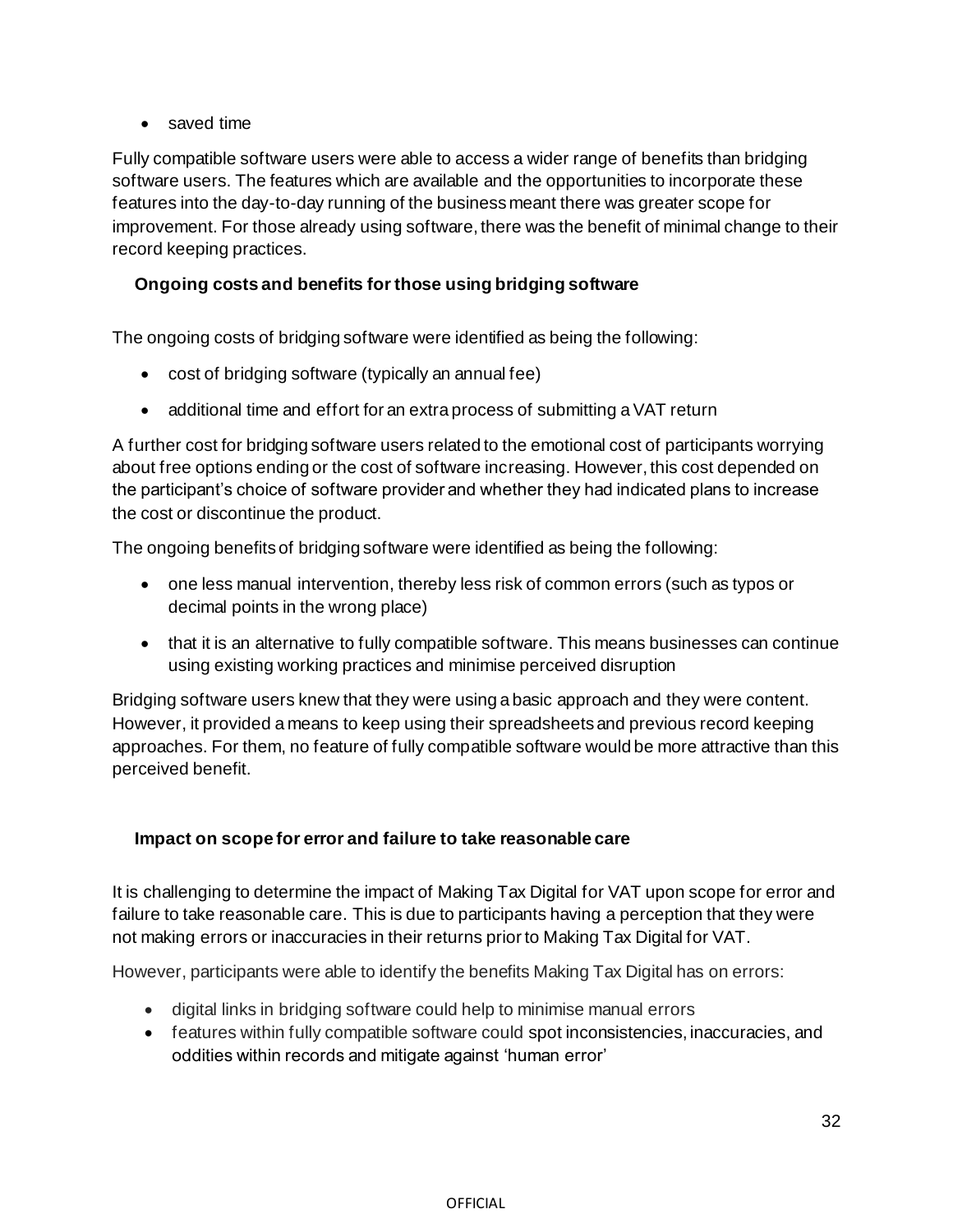• those using receipt capture software appreciated the elimination of manual data entry, where entering a wrong digit is easily done

# **6.2. Reflections on how the findings compare to year one research**

The businesses which participated in this research were purposively sampled to capture a wide range of experiences and views on Making Tax Digital for VAT. None of the businesses were interviewed as part of the previous research. Whilst commonalities have been identified, it is not possible to draw direct comparisons between the two research projects.

Amongst fully compatible software users, there has been a positive trajectory to realising benefits; as more time passes, additional benefits may continue to be realised. As businesses have built confidence and familiarity with the software, so more benefits have begun to emerge. This realisation of benefits was anticipated in the year one research as businesses recognised they were still adjusting to a change. Scope therefore remains for others to realise more benefits. COVID-19 has also delayed this potential for some for practical and emotional reasons.

However, there were some fully compatible software users who continue to view Making Tax Digital for VAT as unnecessary. These businesses perceive themselves as being too simple to warrant using fully compatible software which they perceive to be complicated and costly.

Bridging software users have remained consistent with the year one research in how they view the costs and benefits of Making Tax Digital for VAT. For most within our research population, the addition of digital links has had minimal impact. The minor benefit which digital links have provided is not enough to counter the perceived costs of Making Tax Digital for VAT. Overall, as this population has become more entrenched, it seems unlikely that they will realise additional benefits over time. However, bridging software was welcomed as an alternative to having to spend significant amounts on upgrading software or switching to software.

# **6.3. Learnings from the research**

Analysis of the findings presents some lessons regarding ways to help businesses realise more benefits with regards to Making Tax Digital for VAT. These learnings are similar to those identified i[n the year one research](https://assets.publishing.service.gov.uk/government/uploads/system/uploads/attachment_data/file/968418/HMRC_research_report_605_-_Exploring_the_costs_and_benefits_of_MTD_for_VAT.pdf).

Acknowledging the different starting points of capability can help to overcome barriers such as financial and digital confidence, and emotional barriers such as anxieties about change.

Providing clarity over what the requirement is, and how different levels of capability are being accounted for could help reassure businesses, particularly those with very entrenched processes.